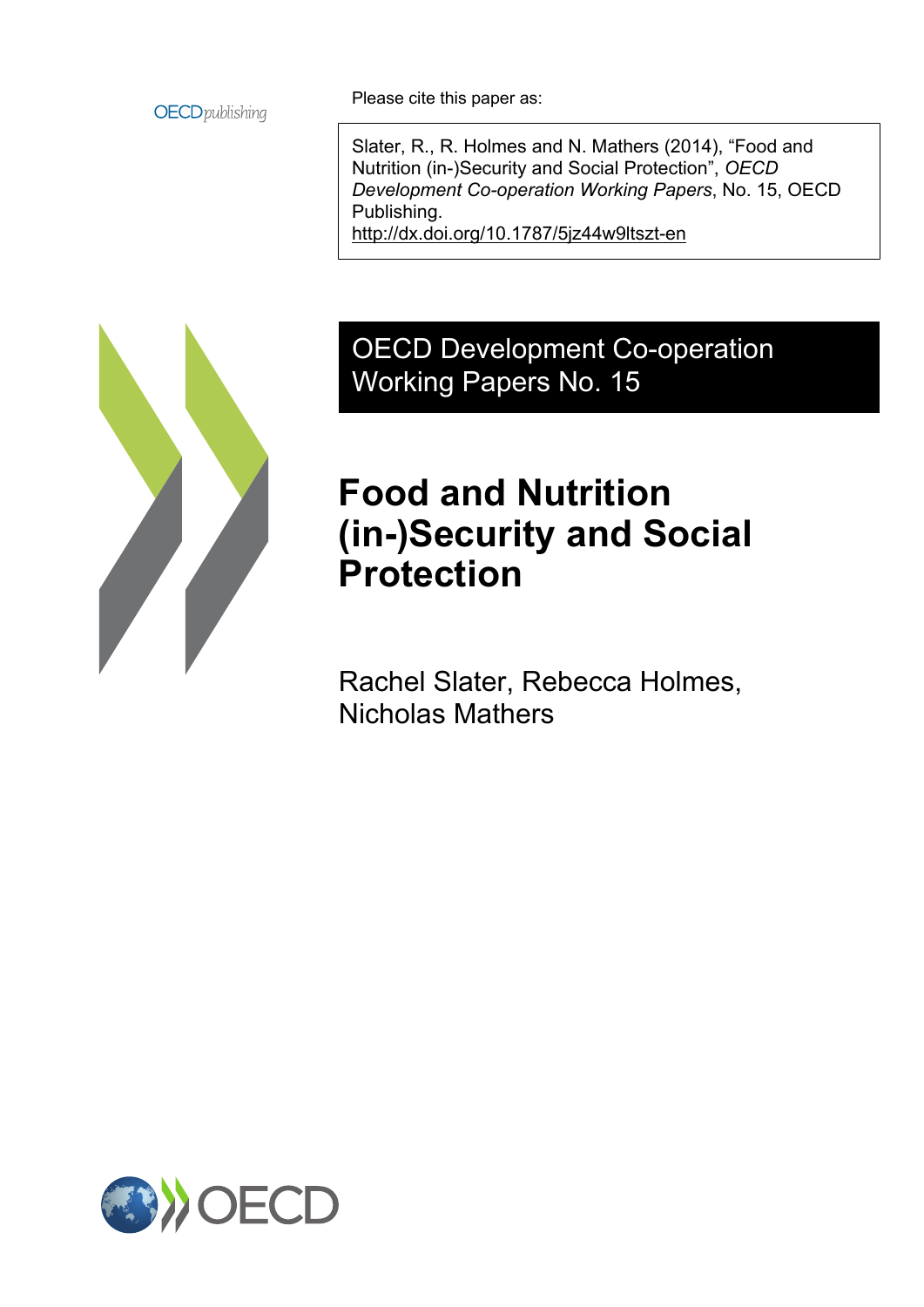# Food and nutrition (in-)security and social protection

Rachel Slater, Rebecca Holmes and Nicholas Mathers *Overseas Development Institute, United Kingdom*

Authorised for publication by Jon Lomøy, Director, Development Co-operation Directorate

# **OECD DEVELOPMENT CO-0** WORKING PAPER

The Development Assistance Committee: Enabling effective development

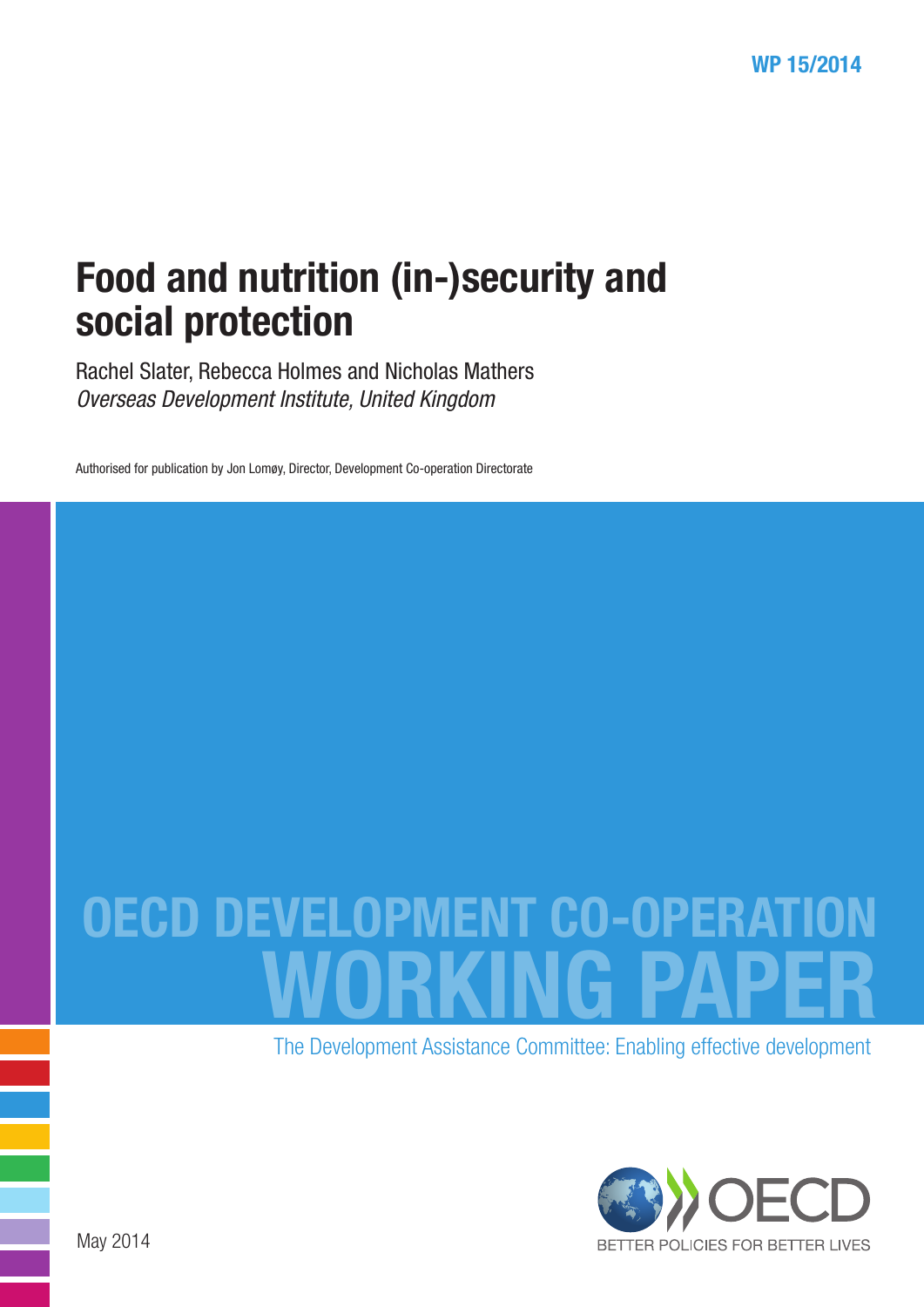## **Food and nutrition (in-)security and social protection**

Rachel Slater, Rebecca Holmes and Nicholas Mathers, Overseas Development Institute, United Kingdom

### **Abstract**

Social protection measures are policy instruments that are widely used across a broad range of developing countries in pursuit of many different development objectives. In many cases social protection measures such as food or cash transfers were first introduced to ensure minimum levels of food security for vulnerable households. However, as the policy objectives became more numerous and varied, the relationship between food security and social protection have become less prominent. This paper refocuses attention on the linkages between social protection and food and nutrition security and aims to contribute to better integrated policies on food and nutrition (in-)security and social protection, particularly among Development Assistance Committee (DAC) members and their partners. The paper explores the conceptual linkages between social protection measures and food and nutrition security, examines the evidence of practical benefits that different social protection instruments can deliver and assesses the linkages between the two subjects in the international development policy agenda and concludes by proposing ways to better integrate the two issues within development policies and by identifying the main challenges and trade-offs that DAC members and their partners are likely to face.

*OECD Working Papers should not be reported as representing the official views of the OECD or of its member countries. The opinions expressed and arguments employed are those of the authors.*

*OECD Working Papers describe preliminary results or research in progress by the author(s) and are published to stimulate discussion on a broad range of issues on which the OECD works. Comments on the present Working Paper are welcomed and may be sent to dac.contact@oecd.org — the Development Co-operation Directorate, OECD, 2 rue André-Pascal, 75775 Paris Cedex 16, France.*

*This document and any map included herein are without prejudice to the status of or sovereignty over any territory, to the delimitation of international frontiers and boundaries and to the name of any territory, city or area.*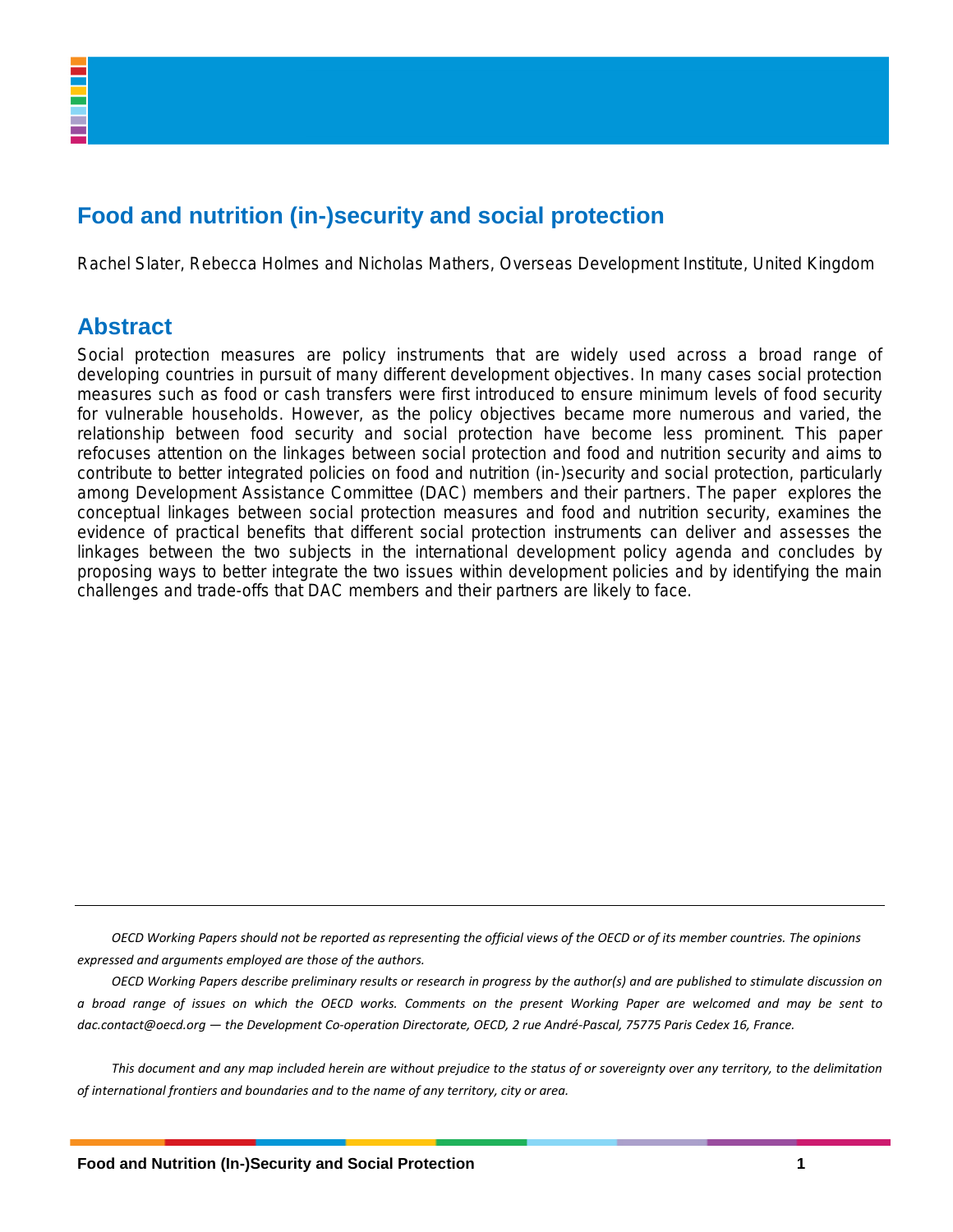## **List of Acronyms**

| <b>APRLP</b>     | Andhra Pradesh Rural Livelihoods Project                                             |
|------------------|--------------------------------------------------------------------------------------|
| <b>BMI</b>       | Body Mass Index                                                                      |
| <b>CCT</b>       | <b>Conditional Cash Transfer</b>                                                     |
| <b>CFPR</b>      | Challenging the Frontiers of Poverty Reduction                                       |
| <b>CLP</b>       | <b>Chars Livelihoods Project</b>                                                     |
| <b>DAC</b>       | <b>Development Assistance Committee</b>                                              |
| <b>DFID</b>      | UK Department for International Development                                          |
| <b>EPRI</b>      | Economic Polich Research Institute                                                   |
| EU               | European Union                                                                       |
| <b>FAO</b>       | Food and Agrculture Organization                                                     |
| <b>FFA</b>       | <b>Food for Assets</b>                                                               |
| GIZ              | Deutsche Gesellschaft für Internationale Zusammenarbeit                              |
| <b>HGSF</b>      | Home-grown school feeding                                                            |
| <b>HIV/AIDS</b>  | Human Immunodeficiency Virus / Acquired Immunodeficiency Syndrome                    |
| <b>HLPE</b>      | High Level Panel of Experts on Food Security and Nutrition of the Committee on World |
|                  | <b>Food Security</b>                                                                 |
| <b>IFAD</b>      | International Fund for Agricultural Development                                      |
| <b>ILO</b>       | International Labour Organization                                                    |
| <b>LIC</b>       | Low-income country                                                                   |
| <b>MCDSS</b>     | Zambian Ministry of Community Development and Social Services                        |
| <b>MEGS</b>      | Maharashtra Employment Guarantee Scheme                                              |
| <b>MIC</b>       | Middle-income country                                                                |
| <b>MPRLP</b>     | Madhya Pradesh Rural Livelihood Project                                              |
| <b>OECD</b>      | Organisation for Economic Co-operation and Development                               |
| P <sub>4</sub> P | <b>Purchase for Progress</b>                                                         |
| <b>PROCAMPO</b>  | Programa de Apoyos Directos al Campo                                                 |
| <b>PROGRESA</b>  | Programa Nacional de Educación, Salud y Alimentación                                 |
| <b>PSNP</b>      | Productive Safety Nets Programme                                                     |
| <b>PWP</b>       | <b>Public Works Programme</b>                                                        |
| <b>UCT</b>       | <b>Unconditional Cash Transfer</b>                                                   |
| <b>UNICEF</b>    | United Nations Children's Fund                                                       |
| <b>WFP</b>       | World Food Programme                                                                 |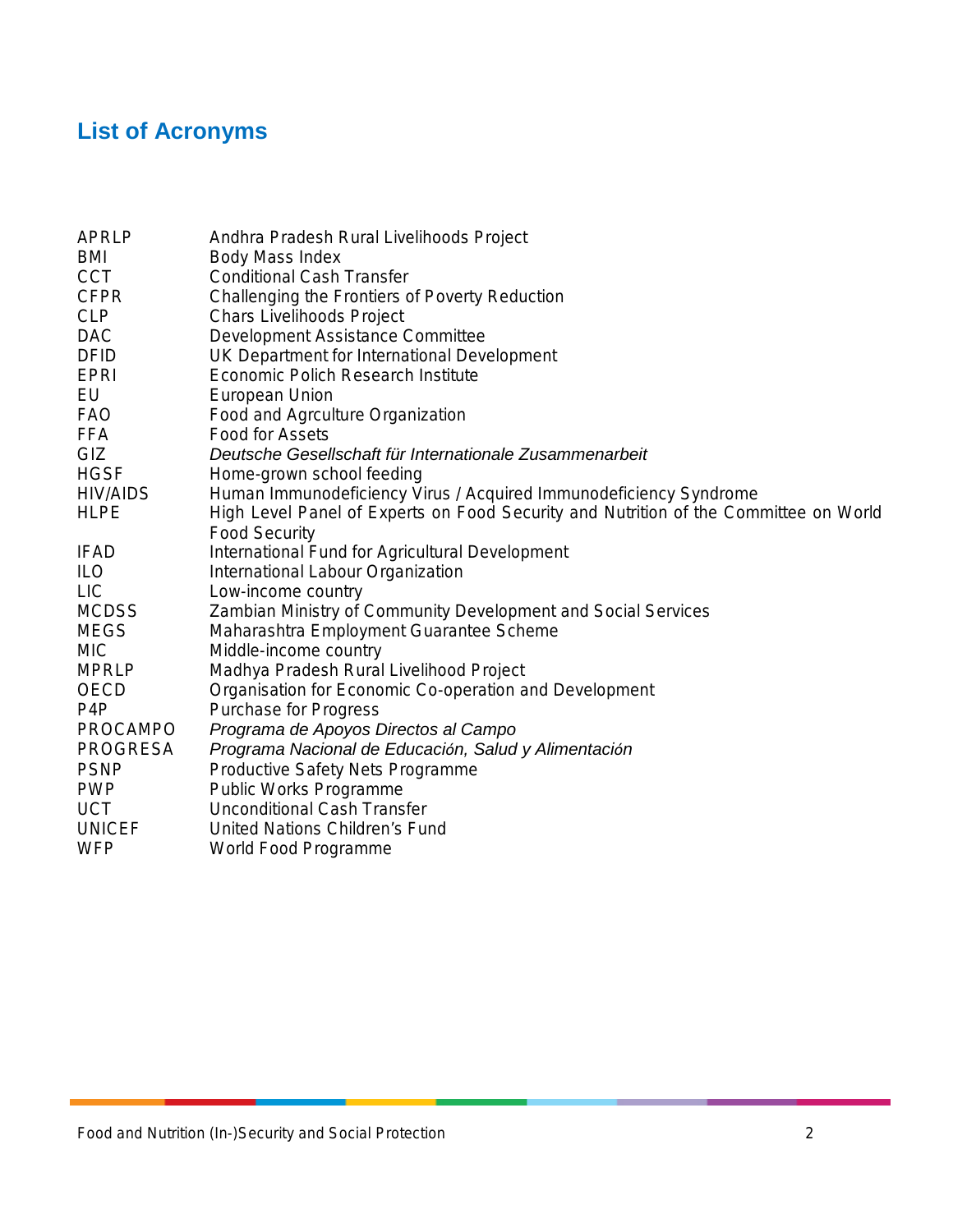## **Table of Contents**

| 1. |              |                                                                                                                                                                                                  |  |
|----|--------------|--------------------------------------------------------------------------------------------------------------------------------------------------------------------------------------------------|--|
| 2. |              | Interlinkages between food and nutrition (in-)security and social protection, in theory and in practice 5                                                                                        |  |
|    | 2.1.<br>2.2. | What are the conceptual linkages between social protection and food and nutrition security?5<br>Is there evidence to support that the conceptual linkages between social protection and food and |  |
|    | 2.3.         |                                                                                                                                                                                                  |  |
| 3. |              |                                                                                                                                                                                                  |  |
|    | 3.1.<br>3.2. |                                                                                                                                                                                                  |  |
| 4. |              |                                                                                                                                                                                                  |  |
|    |              |                                                                                                                                                                                                  |  |
|    |              |                                                                                                                                                                                                  |  |

#### Boxes

| Box 1. | Key Issues: How can cash transfer programmes contribute to improved food and nutrition       |  |
|--------|----------------------------------------------------------------------------------------------|--|
| Box 2. | Key Issues: How can public works programmes contribute to improved food and nutrition        |  |
| Box 3. | Key Issues: How can inputs transfer programmes contribute to food and nutrition security? 12 |  |
| Box 4. | Key Issues: How can food transfer programmes contribute to food and nutrition security? 13   |  |
| Box 5. | Key Issues: How can integrated programmes contribute to improved food and nutrition          |  |
| Box 6. |                                                                                              |  |

#### **Tables**

[Table 1. Bilateral and multilateral agency and IFI linkages between social protection and food security](#page-29-1) .. 28

Food and Nutrition (In-)Security and Social Protection 3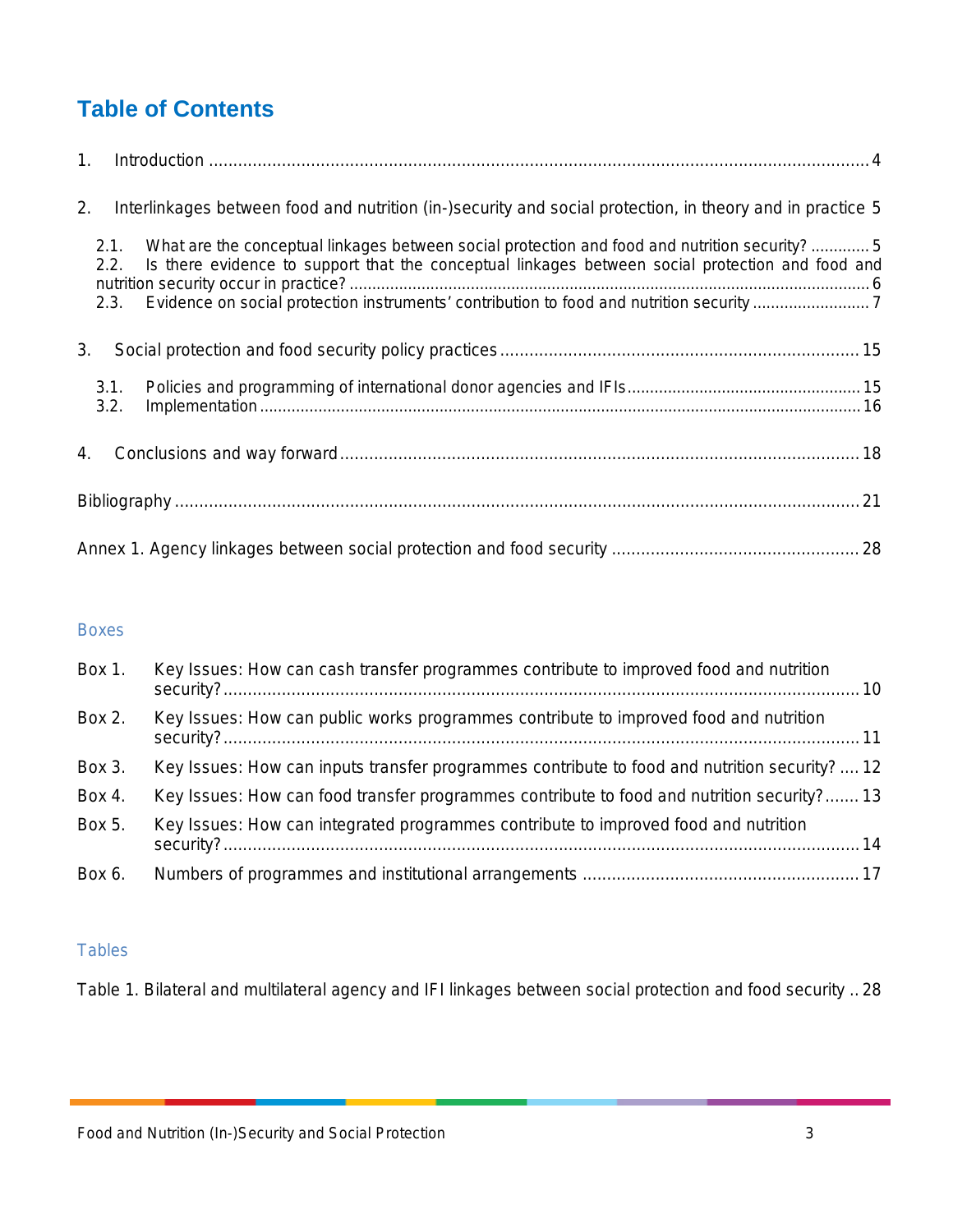## <span id="page-5-0"></span>**1. Introduction**

Across a range of developing countries, social protection is inspired by many different development objectives. In some places, the focus is overwhelmingly on tackling inequality and improving human development outcomes, as for example, in Latin America. Elsewhere, as in Eastern Europe and the Commonwealth of Independent States, the focus is chiefly on formal social security systems. In Africa and South Asia, social protection has emerged largely as a mechanism for tackling food insecurity, but in recent years, the social protection agenda has come to embrace a range of diverse and sometimes competing objectives: tackling life cycle vulnerability; addressing geographic and social exclusion; ameliorating the worst impacts of HIV/AIDS; and buffering households against food and fuel price volatility and the effects of global recession. Amidst these varied objectives, the linkages between food security and social protection have often been lost or become obscured. This paper refocuses attention on the linkages between social protection and food and nutrition security and aims to contribute to integrated development policies on food and nutrition (in-)security and social protection, particularly among Development Assistance Committee (DAC) partner agencies.

In this paper, we use a broad definition of social protection that includes "*all public and private initiatives that provide income or consumption transfers to the poor, protect the vulnerable against livelihood risks and enhance the social status and rights of the marginalised; with the overall objective of reducing the economic and social vulnerability of poor, vulnerable and marginalised groups*" (Devereux & Sabates-Wheeler, 2004: 9). Using the framework of Devereux and Sabates-Wheeler (2004), the objectives of social protection policies and programmes can be categorised as protective, preventive, promotive and transformative; or a combination of these factors, with the intent of helping households manage and cope with vulnerability and risk and of bridging the gap between short-term needs and strategic investments (IFAD et al., 2012).

Protective social protection most often involves cash or in-kind transfers or fee-waivers, with the aim of providing for basic consumption needs such as food and health care, and alleviating chronic or transitory poverty. Preventive social protection involves insurance schemes such as pensions, or risk-pooling mechanisms such as health and unemployment insurance, in order to prevent a drop in living standards during crises or at less productive times in an individual's life. Both protective and preventive measures can help households avoid ill-advised coping strategies in times of crisis, such as selling productive assets or withdrawing children from school. Promotive social protection may include productive transfers, insurance and credit schemes, labour market interventions, investment in public assets and access to education or skills training. This provides the basis for economically vulnerable households and for those who are experiencing transitory poverty to more securely invest in human capital and livelihoods, leading to higher productivity and income. Transformative social protection aims to change discriminatory laws and practices that result in unequal access to social and economic resources and opportunities. This may include, for example, rights-based approaches to social protection, such as employment guarantees, redistribution of land to poor or marginalised groups, price controls and the protection of women's inheritance and employment rights.

By contrast with social protection, there is greater consensus around definitions of food and nutrition security. The focus of concern has long moved beyond issues of availability to a recognition of the importance of physical and economic access, stability, utilisation and appropriateness (FAO, 1996), with a focus on the welfare of the individual rather than on aggregate supply. Food *insecurity*, therefore, means that one or more of these conditions (availability, access and utilisation) has not been met for a household or individual, leading to acute, chronic or transitory hunger, depending on the severity and persistence of the failure. In line with this definition, recent communications by the Council of the European Union (2010) and the World Food Summit (2012) identify four focus areas for improving food security: *i)* increasing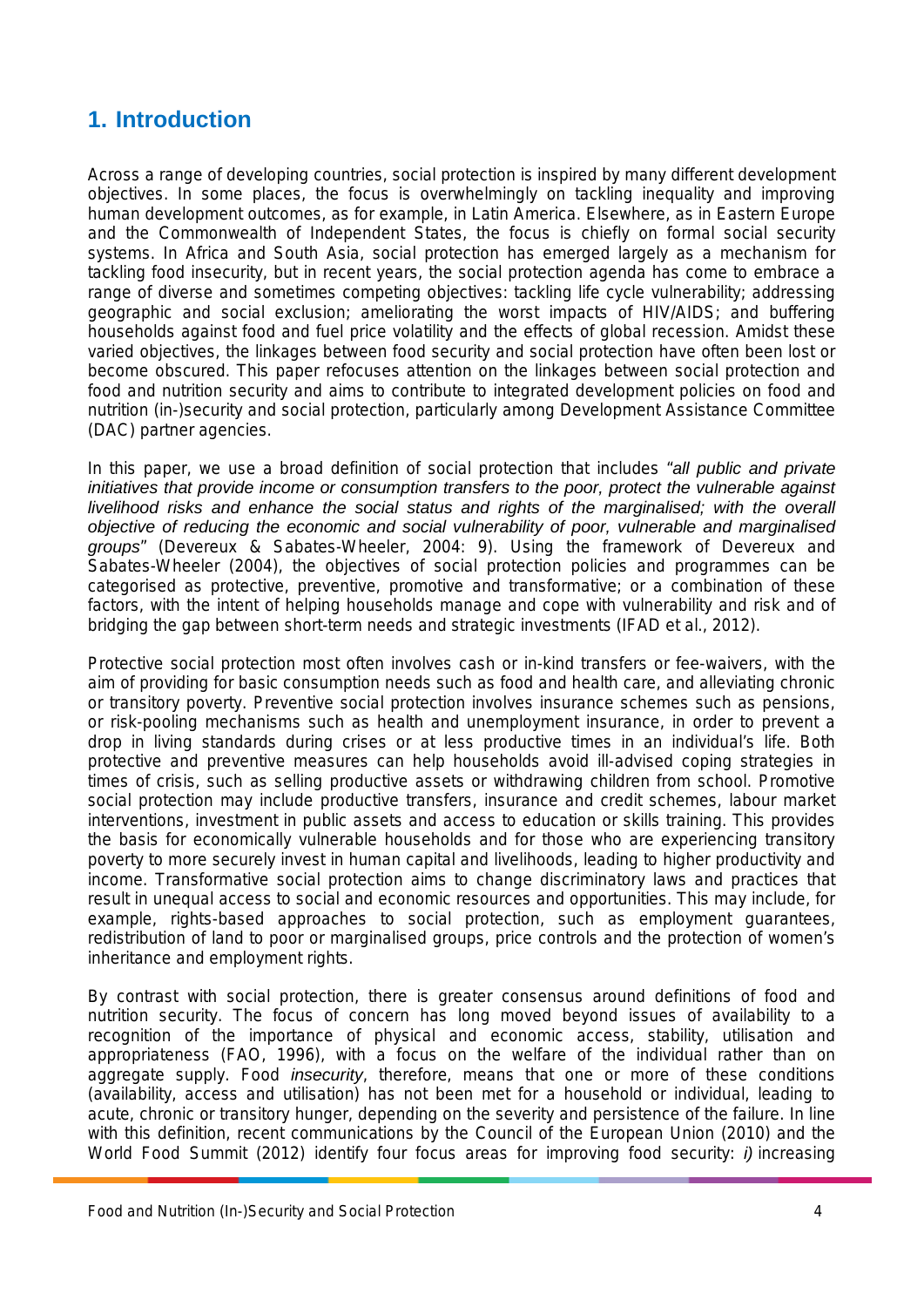availability, *ii)* improving access, *iii)* improving the nutritional adequacy of food intake and *iv*) enhancing crisis prevention and management. The EU declaration further suggests that the priority should be to focus on *i)* poor and smallholder producers to meet future food demand, contribute to the United Nations Millennium Development Goal (MDG) 1, and reduce rural poverty and hunger and *ii)* improve access for people who suffer hunger and malnutrition due to poverty or other vulnerability, and who lack the resources for farming. The Food and Agricultural Organization (FAO) definition of food security (1996) captures many elements of nutrition security (nutritional content appropriate to specific needs and preferences), so we use that single definition in this paper. We do, however, attempt to stress the broader nutrition outcomes of social protection programmes (e.g. where school feeding programmes include educational information on food hygiene).

<span id="page-6-0"></span>The following section of this paper further describes the different pathways by which social protection and food security are linked, both in theory and in practice. Section 3 highlights the linkages between the two subjects in the international development policy agenda; and Section 4 concludes by proposing ways to better integrate the two issues in terms of development policies and identifying the main challenges and trade-offs that DAC partners are likely to face.

## <span id="page-6-1"></span>**2. Interlinkages between food and nutrition (in-)security and social protection, in theory and in practice**

#### *2.1. What are the conceptual linkages between social protection and food and nutrition security?*

A framework for understanding the different dimensions and sources of food and nutrition (in-)security relate to the four pillars of availability, access, nutrition, and crisis prevention and management (EU, 2010; World Food Summit, 2012).

*Food availability* refers to the supply of food, i.e. a country's ability to provide enough (nutritious) food to meet the needs or demands of the population, either through domestic production or food imports, and to provide sufficient nutrition-related services (Ecker & Breisinger, 2012; Pinstrup-Andersen, 2009). Social protection instruments can directly support food availability through two main mechanisms: *i)* increasing agricultural production or productivity, for example, by transferring free inputs or assets (e.g. fertilisers, seeds, livestock, machinery); and/or *ii)* supporting market supply (controlling prices and reducing volatility) for example, building roads that improve access to markets or distributing vouchers and organising seed and livestock fairs, where competition between participating traders is expected to lower prices for beneficiaries as well as non-beneficiaries (Freeland & Cherrier, 2012). Other types of social protection instruments can also have a positive effect on the availability of food. Cash transfers can reduce credit constraints, enhancing access to inputs and thereby raising agricultural productivity (Barrientos & Scott, 2008) and programmes that raise household income (directly, through cash transfers, or indirectly, through subsidising goods and services) may also increase demand for food, stimulating local food market supply. Similarly, school feeding programmes, such as those that procure food locally or Purchase for Progress (P4P) initiatives, may also promote the supply side of local food production (HLPE, 2012).

*Food access* centres on the ability to produce and/or purchase sufficient nutritious food. This is the area where the conceptual linkages between social protection and food and nutrition security are the strongest. The main mechanisms by which social protection programmes improve household access to food are through instruments that focus on "protection" or "prevention" objectives through *i)* the direct transfer of food, *ii)* smoothing or raising household income and *iii)* improving subsistence farming production. Food (and voucher) transfers and school feeding programmes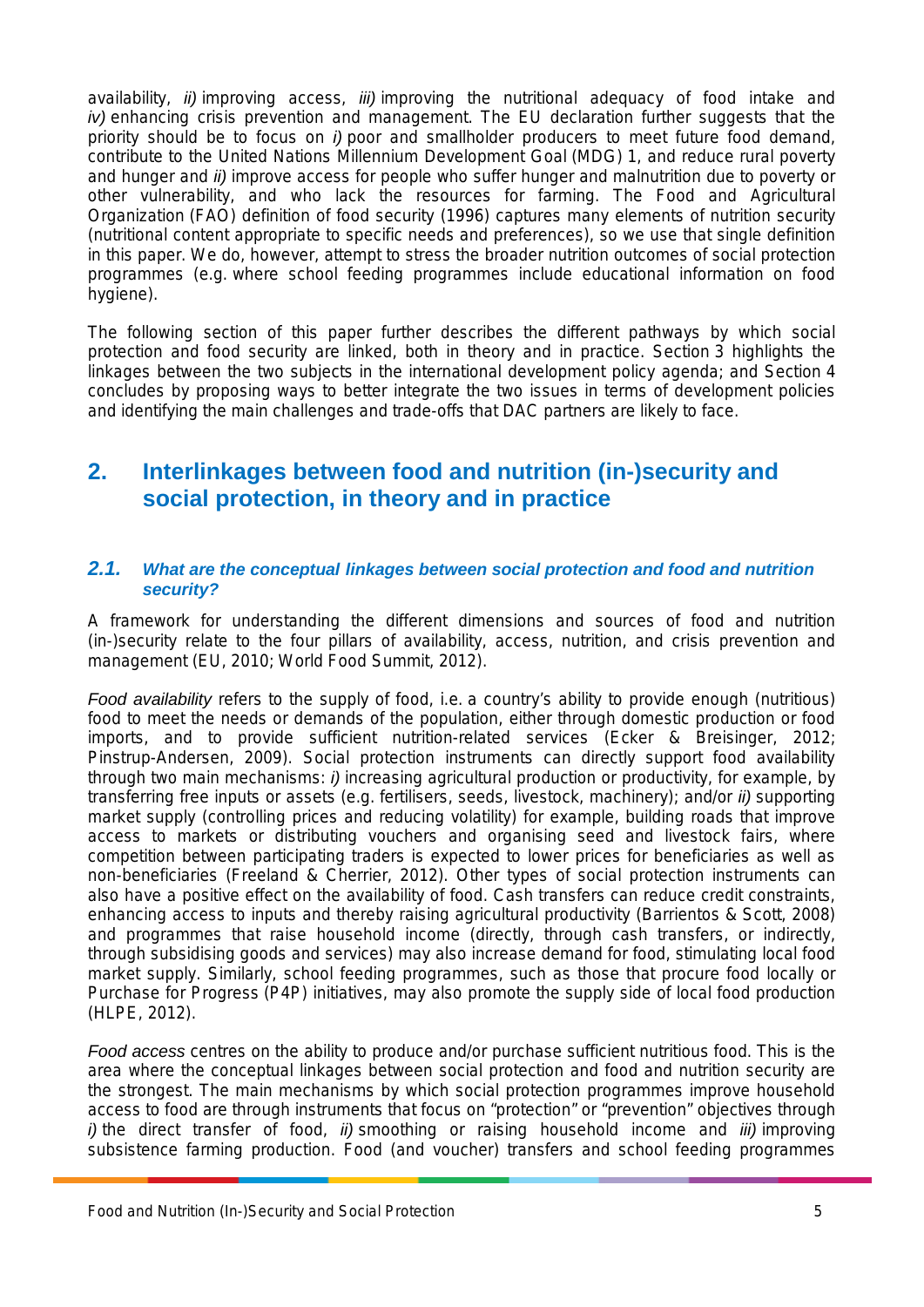directly increase food consumption. Cash transfers (e.g. in Mexico and Malawi) or cash-for-work (e.g. Ethiopia) can directly and immediately increase household income to spend on food, especially in times where food or employment is scarce; agricultural insurance mechanisms can smooth income and reduce the risk associated with farming (e.g. harvest failure or livestock losses) (HLPE, 2012); asset-transfer programmes (e.g. in Bangladesh and Zimbabwe) are expected to increase household income, although in the medium term; and in-kind transfers, subsidies or service fee waivers can have an indirect effect on household income by releasing income that would have been spent on other goods or services and can be redirected to expenditure on food. Across the range of programmes that increase household income or transfer food, such as cash transfers in Latin America, public works programmes (PWPs) such as the Productive Safety Nets Programme (PSNP) in Ethiopia, supplementary feeding, fortified school meals and take-home rations (Freeland & Cherrier, 2012), improvements in diet in terms of quality, quantity and diversity, including greater access to micronutrients, can often be seen. Improvements in subsistence farming can also be achieved through social protection programmes, either directly (such as input transfers or subsidy programmes) or through cash transfer and PWPs in which household income is spent on agricultural inputs to enhance own-farm productivity.

*Food utilisation* is concerned with improving the nutritional adequacy of food. Positive nutritional outcomes can be encouraged by the better utilisation of food and improvements in ancillary areas, such as drinking water, hygiene, sanitation, child care practices and health care (Freeland & Cherrier, 2012). Illness and disease, for instance, can reduce the absorption of nutrients. Access to clean drinking water; adequate sanitation; advice on child care (such as sound feeding practices); basic health care, and illness treatment and prevention, including immunization and related information and education campaigns, all determine nutritional status indirectly through the link with health (Fay et al., 2005; Frongillo et al., 1997; Smith et al., 2005 cited in Ecker & Breisinger, 2012). Intra-household dynamics and household preferences are also important to consider, because decision-makers in a household may not prioritise food acquisition or nutritious food over other goods and services. Robust evidence demonstrates that mothers' education, knowledge and decision-making are closely correlated with improved nutrition outcomes, especially for children.

Health fee waivers, health care subsidies, social health insurance or social protection programmes that integrate free or subsidised health care, including immunisations, may facilitate improvements in basic health status for both adults and children.

Integrated social protection programmes that include training and awareness-raising may improve nutritional knowledge and promote good sanitation practices. Educational efforts on nutrition and social development issues are most often directed at women, on the grounds that women are the household and food managers. In theory, programmes that specifically target resources towards women, such as cash transfers, contribute to increased food and nutrition security on the assumption that this empowers women and consequently increases their decision-making and control over the resources spent on food.

<span id="page-7-0"></span>Finally, the fourth pillar of food security is concerned with *enhanced crisis prevention and management*. In theory, social protection instruments can be scaled up or refined in the short term, as a response to sudden shocks or recurrent cyclical stresses, such as cash transfers that are combined with food transfers or emergency PWPs. Social protection instruments may also act as a longer-term response to predictable shocks through building individuals' livelihoods and their ability to cope with future crisis, such as the integrated programme in Zimbabwe or Ethiopia's PSNP.

#### *2.2. Is there evidence to support that the conceptual linkages between social protection and food and nutrition security occur in practice?*

While the discussion above focused on the conceptual and theoretical linkages between social protection and food and nutrition security, this section looks at the evidence that can demonstrate that these linkages occur in practice. We do this by *i)* examining the available evidence (from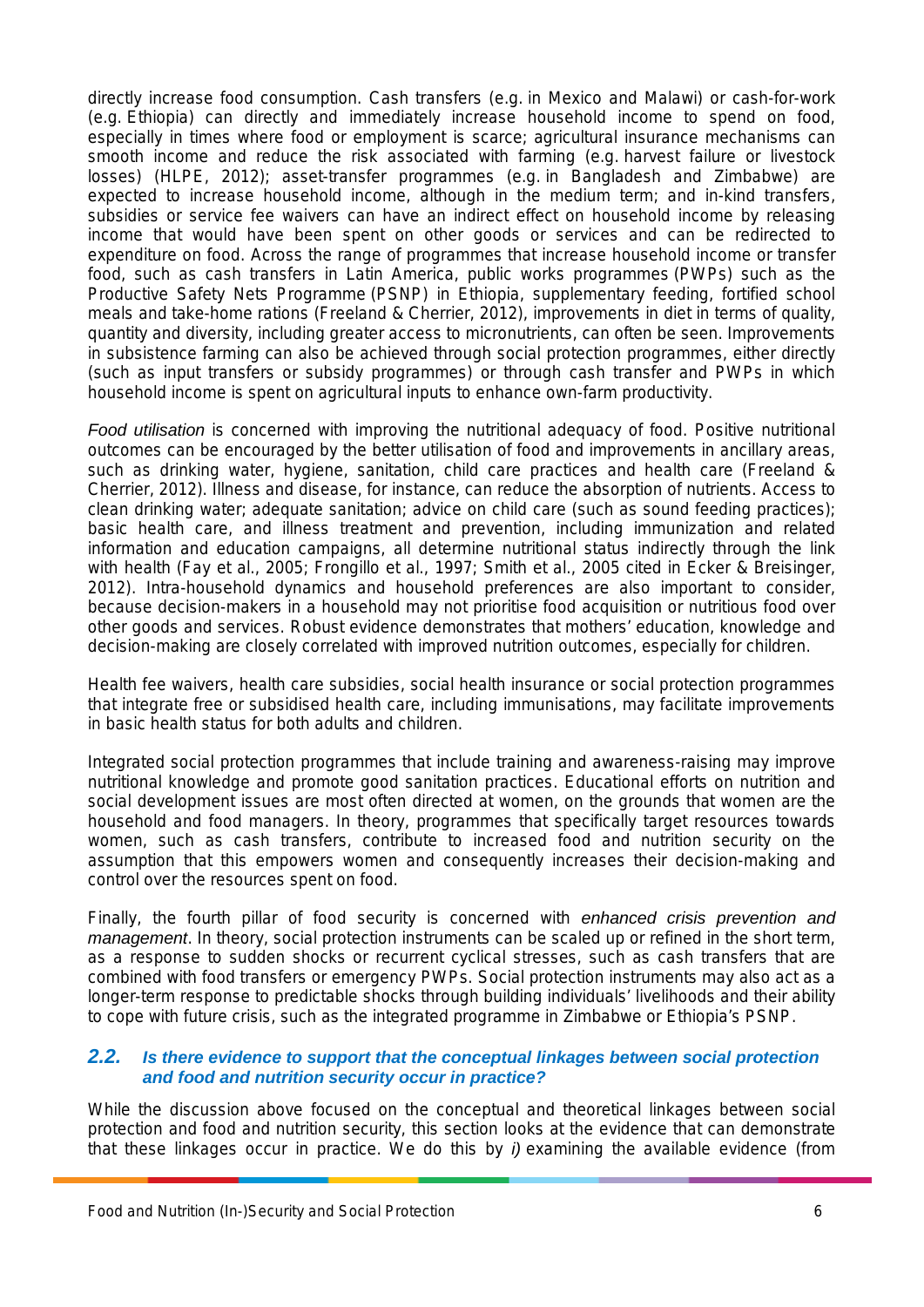<span id="page-8-0"></span>methodologically robust sources wherever possible) across a range of social protection instruments referring to the four pillars of food security, and recognising that there are strong linkages and overlaps between the four pillars, and *ii)* briefly discussing the main ways in which practical programming experience shows how positive contributions can be made (e.g. through particular design or implementation features).

#### *2.3. Evidence on social protection instruments' contribution to food and nutrition security*

The evidence on social protection programmes contributing to household access to food is relatively robust, showing that across a range of social protection programmes, both productivity-focused and protection-focused increased household income is spent on increasing the quantity and also the quality of food consumed. A number of social protection interventions also have an important role to play in mitigating the effects of shocks or seasonal stresses on household food insecurity, through smoothing consumption and/or income.

Only a few social protection instruments have as a direct objective increasing agricultural productivity, and thus contribute to supporting food availability. At the household level, integrated programmes, input transfers and subsidies and PWPs have the most direct link. However, other programmes more focused on protecting household income and consumption can also have indirect impact on increasing productivity and stimulating markets.

Most of the evidence showing that social protection contributes to improved utilisation of food comes from Latin American experiences of Conditional Cash Transfers (CCTs). In addition, there is some evidence from PWPs, school feeding and supplementary feeding. We look at the evidence on specific social protection instruments in detail below.

**Cash transfers and food access:** A review of the evidence on cash transfers by the United Kingdom's Department for International Development (DFID) (2011) found that "*one of the strongest and most consistent findings regarding the impact of cash transfer programmes is their contribution to reducing hunger and food insecurity. Regardless of the form of transfer, households receiving transfers average significantly higher spending on and consumption of food. The impact of cash transfers on hunger has been most pronounced in lower-income countries (LICs) where poverty is generally more severe. In these settings, households receiving additional income are particularly likely to prioritise spending on improving the quantity and or/quality of food consumed*" (DFID, 2011: 20). Evidence from countries in sub-Saharan Africa and Latin America confirm this (Adato & Bassett, 2008; Fiszbein & Schady, 2009; Vincent & Cull, 2009): in Malawi, 75% of a cash transfer was spent on groceries (Vincent & Cull, 2009); for CCTs in Colombia, Mexico, Honduras and Brazil significant impacts on per capita consumption were found, ranging from 7% to 10% (Fiszbein & Schady, 2009).

Increased income is also invested to improve household agricultural production for own consumption. Households receiving South Africa's Child Support Grant showed greater resilience in terms of maintaining agricultural production (EPRI, 2011, cited in DFID, 2011). In Bolivia, households receiving a social pension in poor rural areas experienced an average increase in food consumption of almost 165% of the value of the transfer. This was achieved through the investment of part of the transfers in agricultural inputs.<sup>[1](#page-8-1)</sup>

The positive effects of cash transfers depend on the existence of well-functioning local food markets. Without access to markets, or if prices are raised, the purchasing power of cash transfers is significantly lower. Cash transfers are rarely index linked, and are thus reduced in value in situations of inflation or supply failure (HLPE, 2012), but they can still help to mitigate the negative

<span id="page-8-1"></span><sup>&</sup>lt;sup>1</sup> The social pension, *BONOSOL,* is paid once a year to persons aged 65 and over. At USD 246, it is a significant injection of liquidity for rural farmers who have land but no cash or credit to purchase seeds and other agricultural inputs (Martinez, 2007, cited in Barrientos and Scott, 2008).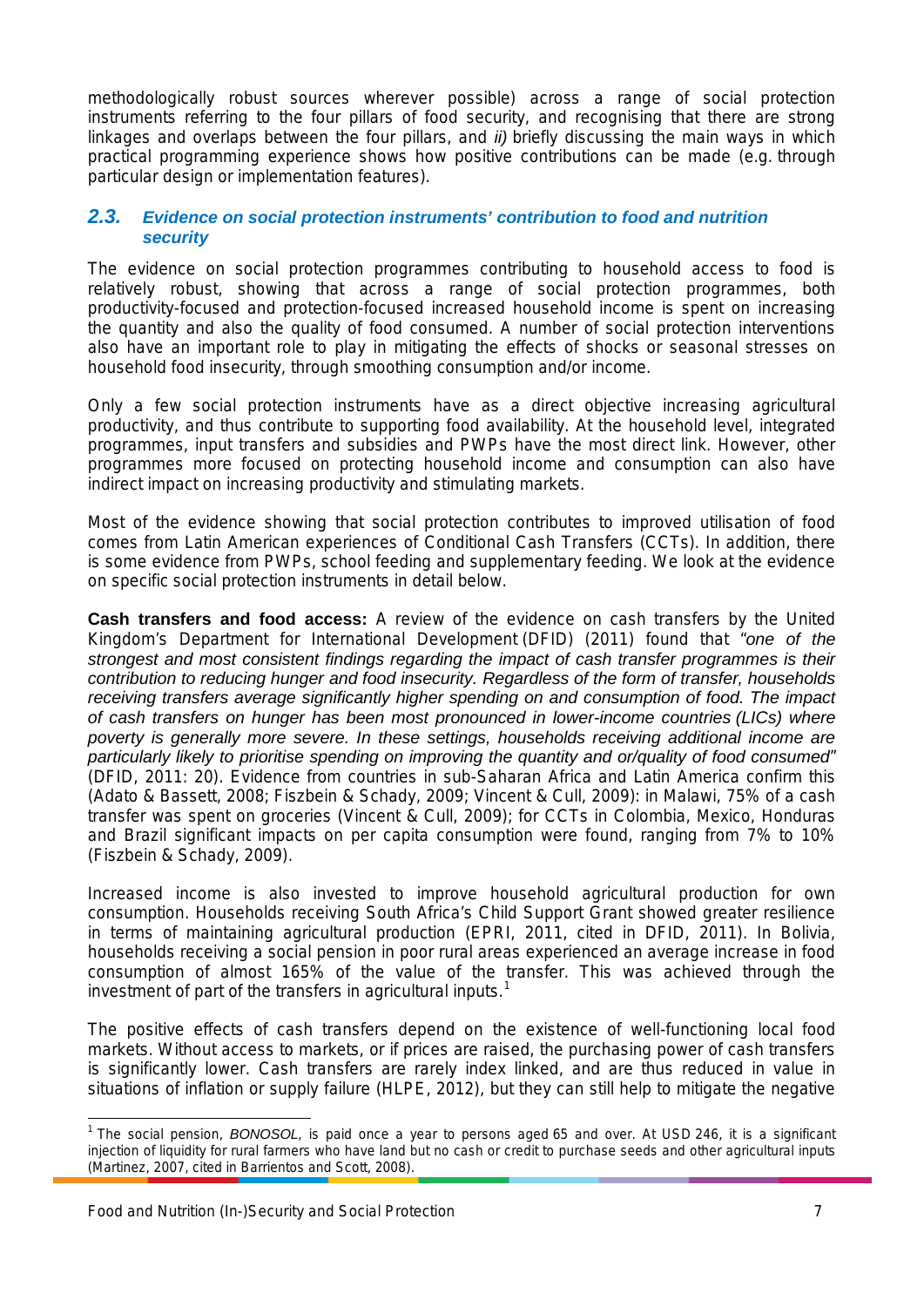effects of crises and emergencies by smoothing income and consumption. The challenge is to maintain their real value when markets are volatile. There is very little evidence on the effect of long-term cash transfers in economic downturns or crises, but in emergencies, short-term transfers can help to increase access (and utilisation) of food (Bailey & Hedlund, 2012).

**Cash transfers and food availability:** Whilst in theory cash transfers can promote agricultural production through investment of the cash in productive activities as well as by stimulating markets, there is no evidence of increases in aggregate growth in agricultural production at the national level (Barrientos & Scott, 2008) (although there is some evidence at local level, discussed in more detail below). At household level, the Malawi social cash transfer programme was found to lead to increased investment in agricultural assets, including crop implements and livestock. Brazil's social pension is also partly invested in seeds and tools for farming (HLPE, 2012). Studies have also observed a rise in investment by beneficiary households under Mexico's conditional cash transfer, the *Programa Nacional de Educación, Salud y Alimentación* (PROGRESA, now *Oportunidades*) compared to non-beneficiaries. Gertler et al. (2006) estimate that on average, around 12% of transfers to beneficiaries were invested in productive assets. Sadoulet et al. (2001), who compared transfers under PROGRESA and *Programa de Apoyos Directos al Campo* (PROCAMPO), a human development conditional transfer programme and a productive transfer to owners of small farms respectively, find that the latter had income multipliers of around 1.5 to 2.6 (Barrientos & Scott, [2](#page-9-0)008). $<sup>2</sup>$ </sup>

The impacts of cash transfers on markets are mixed. In remote areas of South Africa, cash transfers have stabilised the demand for food, reduced market risk for producers and traders, and supported local agricultural production (Samson et al., 2007, cited in DFID, 2011). The social pension in Namibia also improved market access to food by attracting traders to remote communities and enabling pensioners to buy food on credit (Devereux, 2002, cited in HLPE, 2012). However, where markets are not able to respond to increased demand by increasing supply, cash transfers can have a negative impact, by pushing up local prices. In Ethiopia, the Meket Livelihoods Programme shifted from food- to cash-based transfers, with negative impacts on the availability and price of food in local markets for beneficiaries, especially in remote, areas with food deficits (Kebede, 2006; DFID, 2011). This is particularly important in the context of crisis.

**Unconditional cash transfers and nutrition:** The Kalomo District Pilot Social Cash Transfer<br>Scheme in Zambia significantly improved the diets and nutritional status of Scheme in Zambia significantly improved the diets and nutritional status of beneficiaries - consumption of fats, proteins and vitamins increased, and the percentage of households living on one meal a day fell from 19% to 13% (MCDSS & GTZ, 2006). A number of studies show positive impacts on height-for-age, weight-for-height and nutrition from unconditional cash transfers (UCTs), as well as CCTs (see below). Children in South Africa whose mothers receive the Child Support Grant are predicted to increase their height-for-age, so they will be 3.5 centimetres taller as adults (Aguero et al., 2007 cited in HLPE, 2012). In Malawi, the Mchinji Social Cash Transfer Scheme found that the proportion of children in beneficiary households whose growth was stunted fell from 55% to 46% in one year, but remained at 55% in "control group" households that did not receive transfers. The proportion of children who were wasted more than halved over the year, from 16.2% to 7.2% in beneficiary households, but also fell significantly

<span id="page-9-0"></span> $2$  Gertler et al. (2006) provide extensive evidence on this Mexican experience. They find that the programme had a substantial positive impact on investment in productive activities such as microenterprises and agriculture (animals and land). On average, 12% of transfers were invested, and households that received more transfers from *Oportunidades* also invested more. It seems that the CCT helped alleviate two market failures. First, the increased income allowed households to overcome credit constraints. Second, the stable stream of income may have made households willing to undertake more risky (and profitable) investments. Another study (Maluccio, 2008) assesses the impact of the *Red de Protección Social* (RPS) program in Nicaragua on various types of investments. The author finds only limited evidence that the programme led to an increase in investment for agricultural equipment. In contrast to Mexico, however, there was only weak (albeit positive) evidence that RPS improved investment activities, possibly because of an economic downturn during the period, the strong programme orientation toward increased food expenditures, and the limited opportunities in the impoverished rural areas where the programme operated (Fiszbein & Schady, 2009).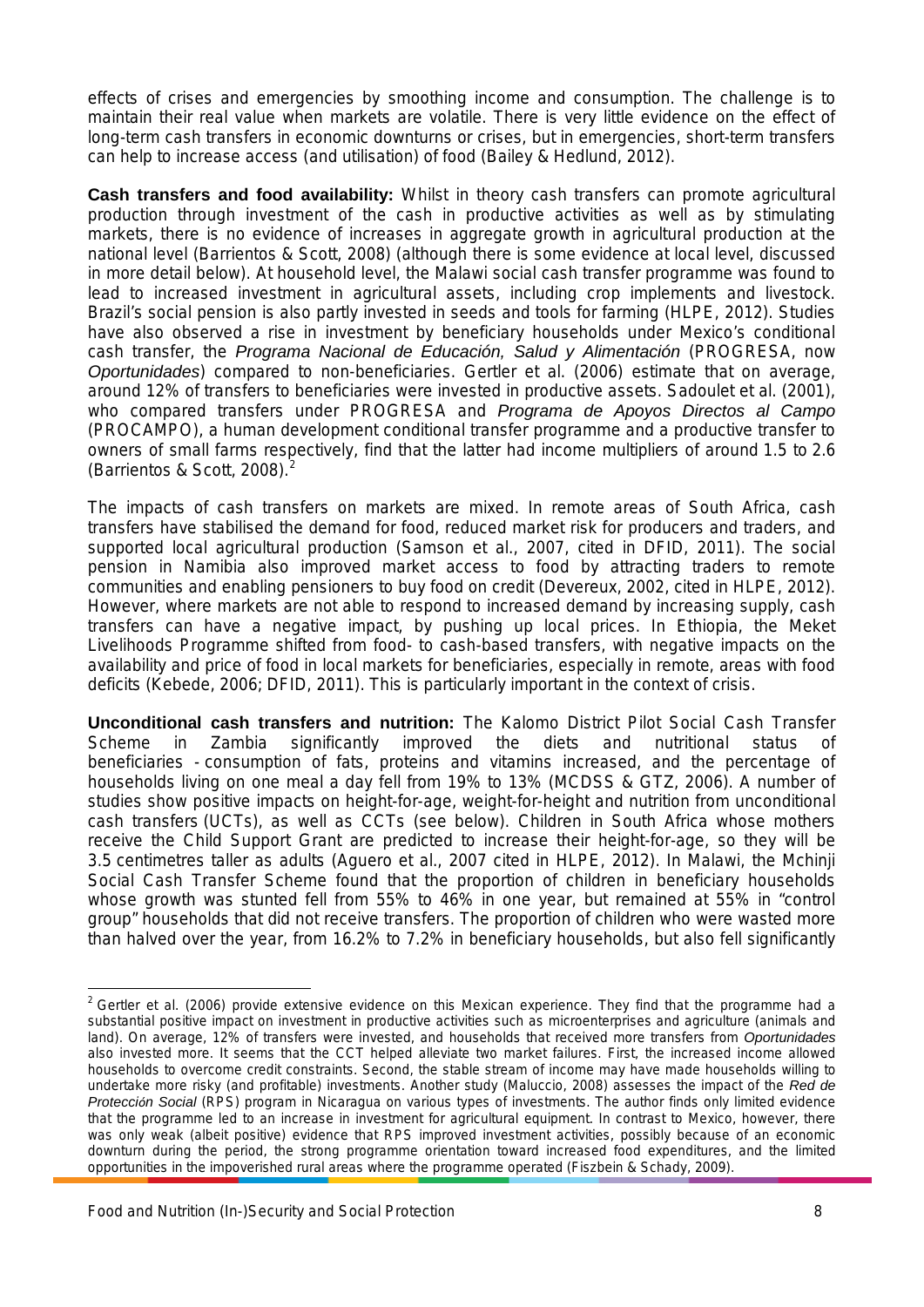in non-beneficiary households, leaving an attributable "difference in differences" of 2.2 percentage points (Miller et al., 2011: Fig. 3, cited in HLPE, 2012).

**Conditional cash transfers and nutrition:** The Committee on World Food Security's High Level Panel of Experts on Food Security and Nutrition (HLPE) (2012) note that there is a need to focus on the actual forms of feeding programmes, which can vary greatly. They argue that it is desirable to link transfers to interventions that can facilitate behavioural changes that will empower mothers and families to ensure adequate nutrition of children, prepared at home from local resources where appropriate. This "integrated" approach, which often includes cash payments along with training or awareness sessions on, for example, nutrition, health, care practices, sanitation and hygiene, and access to free health care, is being implemented through a number of conditional cash transfers (CCTs) (for example, in Mexico and Peru, cash is accompanied by nutrition education for caregivers) and integrated social protection programmes such as the Chars Livelihoods Programme (CLP) and Challenging the Frontiers of Poverty Reduction (CFPR) in Bangladesh, which integrate both economic and social development training (discussed below). While it is difficult to distinguish which components contribute to improved food security, the evidence on diversity of diet is very positive (from CCTs, UCTs and integrated programmes), whereas anthropometric impacts from CCTs in particular are mixed, indicating that other factors influencing nutrition are at play.

Households that benefited from *Familias en Acción* in Colombia significantly increased items rich in protein, such as milk, meat and eggs (Attanasio & Mesnard, 2006); and the increases in food expenditures in Mexico and Nicaragua were driven largely by increased consumption of meat, fruits and vegetables (Hoddinott et al., 2000; Maluccio & Flores, 2005). Mexico's *Oportunidades* also increased caloric diversity, as measured by the number of different foodstuffs consumed (Fiszbein & Schady, 2009).

While some positive impacts using anthropometric indicators are found in a few CCT programmes, there is no general positive trend. Indeed, programme outcomes are mixed. For instance, CCTs have demonstrated a reduction in malnutrition in Mexico and Nicaragua (Maluccio & Flores, 2005) and increases child height of approximately one centimetre in Mexico, (Fiszbein & Schady, 2009). However, there is no evidence that positive initial impacts observed in *Oportunidades* were sustained over time (Neufeld et al., 2005, cited in Fiszbein and Schady, 2009). Nicaragua's *Atención a Crisis* programme has had no impact on child height among children of any age group (Macours et al., 2008). And in Honduras, the *Programa de Asignación Familiar* (PRAF) had no effect on child height (Hoddinott, 2008). These effects have been argued to be attributable in part to the small size of transfers and lack of complementary services (Yablonski & O'Donnell, 2009).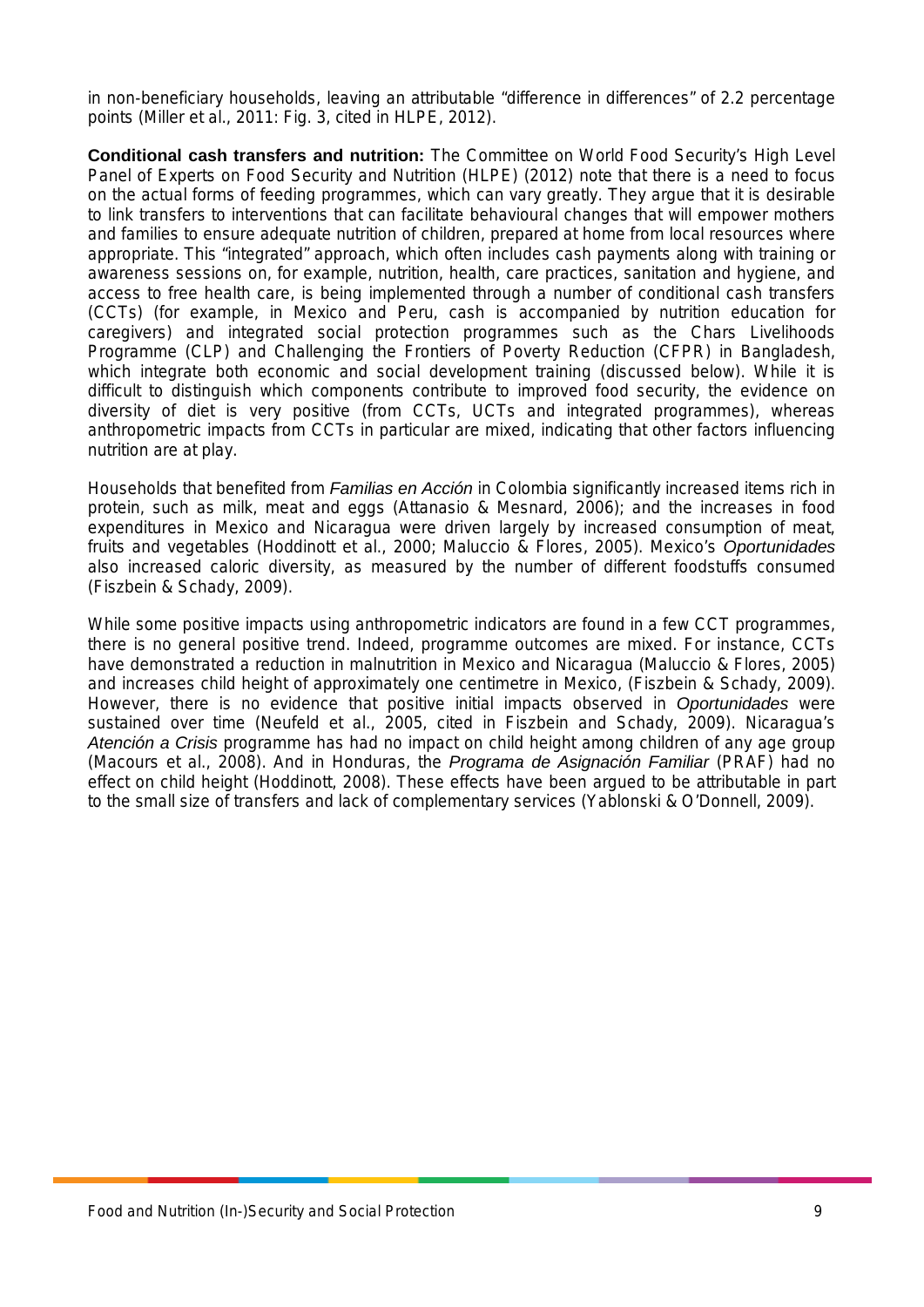#### <span id="page-11-0"></span>**Box 1.** *Key Issues: How can cash transfer programmes contribute to improved food and nutrition security?*

- *Food access and nutrition:* In order for cash transfers to deliver food security and nutrition outcomes, the level of cash transfer must be adequate (e.g. in relation to food basket costs or contribution to household monthly consumption expenditure), and transfers must be predictable, regular and delivered over time: the higher the transfer level and the longer households receive it, the more positive the effects on access to food and nutrition. Also, nutritional needs of household members vary according to life-cycle needs (for instance nutritional needs of pregnant and nursing mothers and the "thousand-day window" for tackling child malnutrition). Finally, the availability and use of complementary services also demonstrate important potential impacts, such as increasing knowledge on nutrition, health and sanitation and access to health care services. More rigorous evidence is needed on the impact of these combined approaches.
- *Crisis prevention:* There is little evidence of the impact of long-term cash transfers significantly reducing vulnerability to short-term shocks; however, long-term and short-term emergency cash transfers need to consider index-linking the price of transfers and the functionality of markets (and therefore whether combinations of cash, vouchers and food would be more appropriate).
- *Productivity:* Tensions between the objectives of cash transfers (for consumption or investment) need to be explicitly considered. The expectations of cash transfer programmes promoting investment in productive activities (in terms of transfer levels and time available, especially for women with additional care work responsibilities) need to be realistic, and the timing of the transfer (e.g. one-off "lumpy" payments or regular transfers, as well as seasonal considerations) appropriate. Expectations concerning the impact on productivity should be adapted to the target group of the cash transfer. Credibility (ie that people believe that payments will come and be on time) is essential and programmes of longer duration are necessary for systemic impacts on productivity.

**Public works programmes and food access**: The strongest contribution of public works to food security is to food access through direct payments of wages in food, or by increasing income through wages that are subsequently spent on food. A recent evaluation of the PSNP in Ethiopia found that for households that had participated for only one year and received much lower levels of transfers, the PSNP improved food security by 1.05 months. When the programme began, participating households reported, on average, 3.6 months of food insecurity each year, so this represents an attributable reduction in food insecurity of 30% (Berhane et al., 2012). Other PWPs also show improvements in food consumption. Households participating in Food for Assets (FFA) and the Rural Maintenance Programme (RMP) in Bangladesh increased their per capita food consumption by 23 and 35 kilocalories per day respectively, for every *taka[3](#page-11-1)* (BDT 1) of income transferred (Ahmed et al., 2010b cited in HLPE, 2012). The level of the transfer is a critical factor. In PWPs, wages are often kept low because of perceived concerns about "handouts" and disruptions to local agricultural casual labour markets and rates (McCord, 2013). Jalan and Ravallion (2003, cited in McCord, 2013) find that in the Maharashtra Employment Guarantee Scheme (MEGS), taking the forgone wage labour opportunities into account, the net value of the wage decreases to half of the gross wage.

In the context of crises, the impacts of PWPs are also mixed. McCord (2013) states that the length and scale of programmes are critical for access to food security, noting that only in programmes that are long-term and operating at scale (such as the PSNP in Ethiopia and the Mahatma Gandhi Rural Employment Guarantee Scheme in India) can impacts be seen on positive labour market effects, and as a consequence, better access to food and nutritious diets. Evidence from the PSNP demonstrates that it can protect food security and asset levels in the presence of repeated shocks. In Ethiopia, households living in areas that experienced a minimum of two droughts but that also received PSNP payments for two or more years were able to maintain their existing levels of food consumption (HLPE, 2012).

<span id="page-11-1"></span> $3$  1 taka = approximately USD 0.01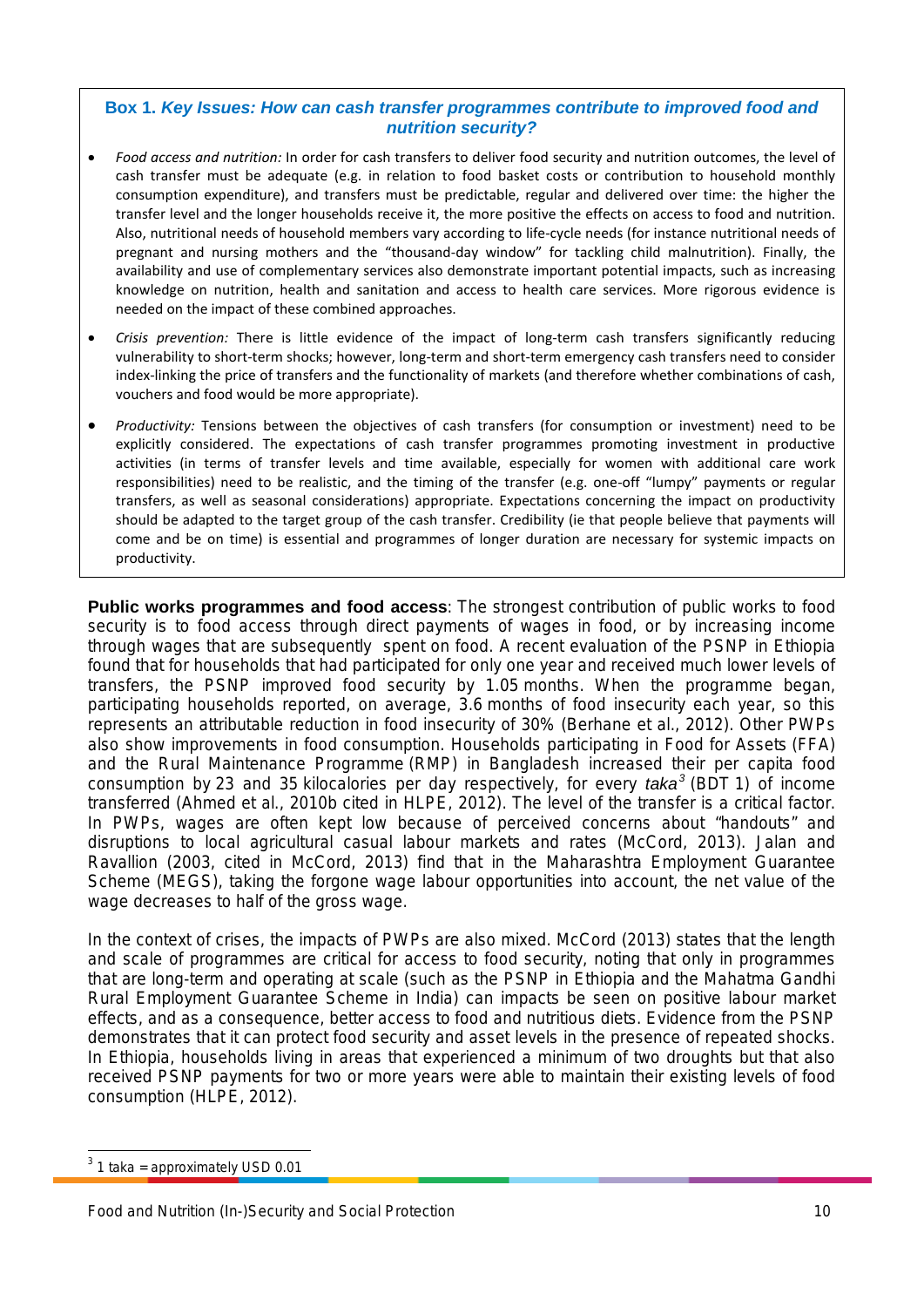**Public works programmes and food availability:** There is relatively little evidence to confirm that the rural infrastructure created in PWPs leads to improved productivity, both in response to mitigating negative effects of shocks (e.g. through construction of flood defences) as well as longer-term benefits, such as improving soil and water conservation or improving market integration. A key challenge here is that when PWPs are one-off emergency interventions, the creation of assets are rarely well planned, and as such have only short-term or limited value (McCord, 2013). Evidence from PWPs in Bangladesh and Ethiopia are exceptions, demonstrating positive effects on supporting market access and increased productivity. In Bangladesh, the FFA and PWPs contributed rural feeder roads that connect remote villages to major highways. This infrastructure has also been used to move food to needy communities during emergencies (HLPE, 2012). In Ethiopia, households with access to both the PSNP as well as complementary packages of agricultural support were found more likely to be food-secure, to borrow for productive purposes, to use improved agricultural technologies, to operate their own non-farm business activities, to achieve higher grain production and to make greater use of fertiliser (IFAD et al., 2012).

<span id="page-12-0"></span>**Public works programmes and nutrition:** Maharashtra's MEGS, a PWP, improved the health and nutritional status of participating women and their children (Dandekar, 1983, cited in HLPE, 2012). However, one evaluation in Niger recorded lower body mass index (BMI) scores for public works participants than for non-participating adults in the same household (Webb, 1995, cited in HLPE, 2012). The wage levels set are vitally important for public works, as the energy expended performing manual labour reduces the net nutritional impact of the food or cash wages.

#### **Box 2.** *Key Issues: How can public works programmes contribute to improved food and nutrition security?*

- *Food access and nutrition:* Similar to the key issues in cash transfers discussed above, if PWPs are to deliver food security and nutrition outcomes, they must be long-term, be able to deliver at scale adequate wage levels, frequent and reliable payments. Considerations of the wage level in relation to energy expended on the manual public works components are particularly important. It is also important to consider gender issues, such as who in the household works and receives payments (e.g. women with access to and control over income are likely to provide better nutritional outcomes for their families).
- *Crisis prevention:* It is not only wage levels that are important in the role of public works in reducing household vulnerability to food insecurity in times of shocks and stresses. Also significant are the timeliness of employment in relation to seasonal income and food fluctuations, the scale of interventions, as well as the appropriateness of assets created. There will be limited impact on incomes and food security unless the programmes are implemented at scale and are operating long-term.
- *Food availability:* The creation of assets under PWPs has the potential to contribute to agricultural productivity, but such programmes are often not well planned or maintained. Opportunities to improve the contribution of community assets to increasing productivity include ensuring that assets are built based on need and that they are of quality, accessible to the poor and sustainable. The availability of complementary interventions can also help recipient households and communities benefit from the wages and assets (such as agricultural extension, microfinance and skills training), but they need to be well implemented for these linkages to occur.

**Evidence on inputs transfers and subsidies and food availability:** Inputs subsidies have been found to have positive impacts on agricultural production and farmers' incomes. For instance, evidence from Malawi's Farm Input Subsidy Programme shows increases in maize production attributable to the fertiliser subsidy (although some of the increase is undoubtedly due to favourable rains since 2005) (Minot & Benson, 2009, cited in HLPE, 2012; Dorward et al., 2008 cited in HLPE, 2012). Similar positive impacts are found in India at the national level, where the input subsidies contributed significantly to accomplishing national-level food security and national self-sufficiency in staple cereals, rice and wheat (HLPE, 2012); as well as at the state level, where farm productivity in West Bengal increased 17% in 1982-85, 16% in 1986-90 and 8% in 1991-95 (Bardhan & Mookherjee, 2011 cited in HLPE, 2012). In the case of input transfers, the evidence is mixed, with many direct transfer programmes plagued with implementation problems. However, in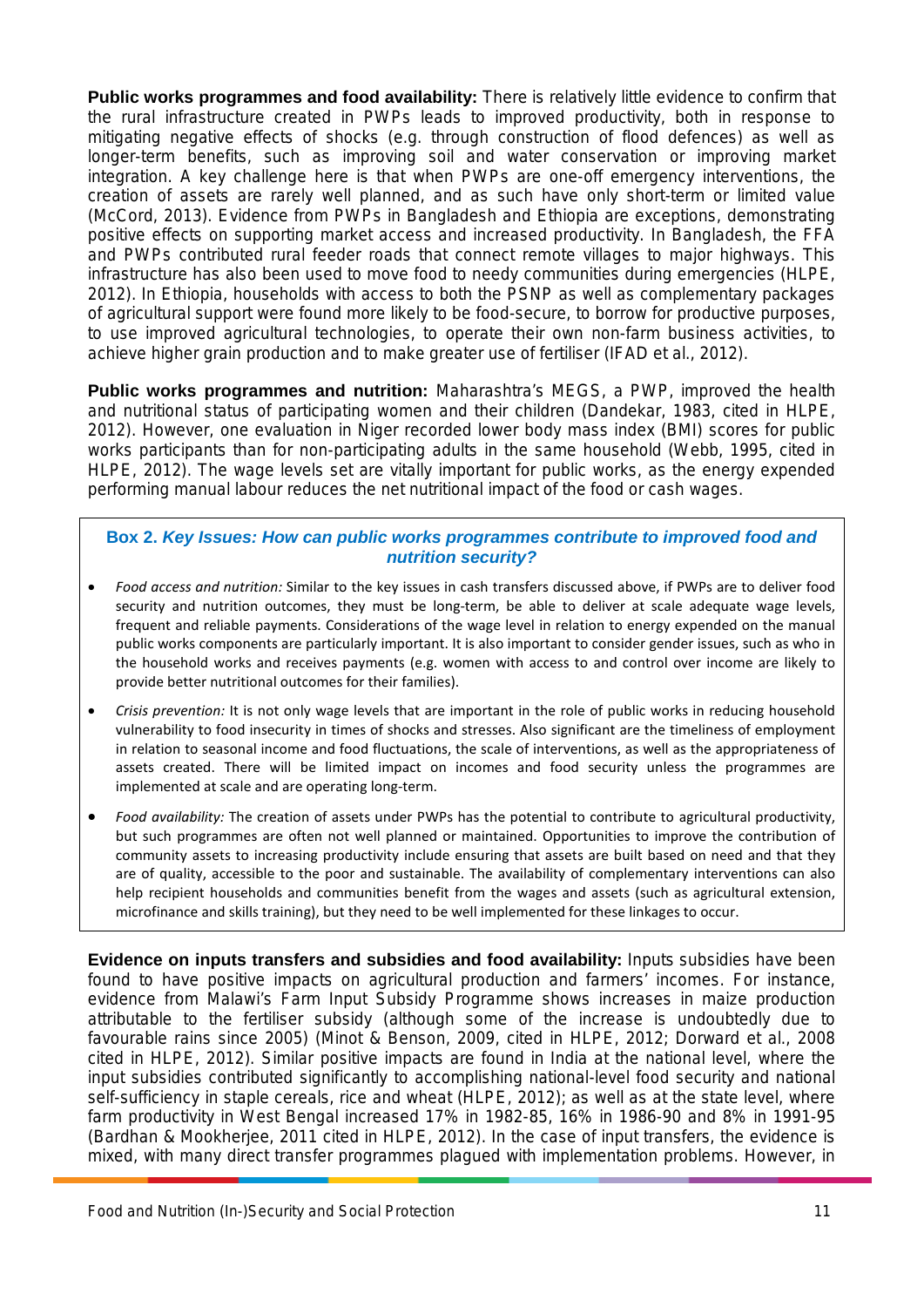<span id="page-13-0"></span>the case of Malawi, Harrigan (2005) finds impacts on availability, access and utilisation of food, and notes that only in years where the government intervened with universal free input delivery (1998-99, 1999-2000 and 2002-03) was the country able to produce a surplus or near-surplus in maize production.

#### **Box 3.** *Key Issues: How can inputs transfer programmes contribute to food and nutrition security?*

- There are a number of challenges associated with inputs programmes, including that national-scale input subsidy programmes are expensive and inefficient if generalised, and can result in negative secondary impacts on trade, markets and the environment. To overcome these challenges, the general donor approach is to target poor smallholders and avoid large leakages to richer farmers, and include complementary interventions. For example, in the case of West Bengal, institutional reforms including land redistribution and tenancy registration protected sharecroppers against eviction and regulated the crop share they could retain.
- Other alternatives should be considered, such as a targeted cash transfer equivalent to the subsidy, delivered immediately prior to the planting season (e.g. Mexico's PROCAMPO) (HLPE, 2012).

**Evidence on food transfer programmes and food access**: School feeding programmes can improve consumption, although drawing generalised conclusions on the food security impacts of school feeding is complicated, because of significant variations across the quantity and quality of food provided, and whether the food is fortified with micronutrients. A school snack programme in the Philippines increased calorie consumption of primary school-age children by about 300 kcal per child per day (Jacoby, 2002 cited in HLPE, 2012). Importantly, parents did not reduce the amount of food served to children at home, a finding replicated in other countries such as Bangladesh (Ahmed, 2004, cited in HLPE, 2012). Importantly, existing school feeding programmes may also serve as good platforms for scaling up social protection in response to shocks such as drought, because the necessary infrastructure for delivery is already in place. The assurance of free meals during a food crisis can also contribute to keeping in school children who might otherwise be withdrawn to save costs or to look for work (HLPE, 2012).

**Food transfer programmes and food availability:** Certain types of food transfer programmes can promote agricultural production. "Home-grown school feeding" (HGSF) is an approach that sources food for school feeding locally (preferably, but not always, poor smallholders), rather than using imported food or food aid (HLPE, 2012; Sumberg & Sabates-Wheeler, 2011). Otsuki and Arce (2007) use Brazil's experience as an example, stating that "*reforms in the mid-1990s led to the decentralisation of procurement, both improving delivery and stimulating local production*" (cited in HLPE, 2012: 43). WFP's Purchase for Progress (P4P) is another example where local procurement is a key feature. P4P works on the premise that food transfers positively impact the food security of recipient communities (demand side) as well as improving the livelihoods (and thereby, food security) of small-scale, poor producers (supply side). Evidence from P4P suggests additional demand has been created, leading to higher prices, which in turn have provided a production stimulus, leading to an increase in food supply and availability (USDA, 2009; Ferguson & Kepe, 2011, cited in Coles, forthcoming).

Evidence on an extended link between supplementary feeding and productivity is also given by Hoddinott (2008) and Maluccio et al. (2009) from a randomised intervention in Guatemala that showed that supplementary feeding improved cognitive skills, schooling and adult economic productivity, showing how social transfers (as an in-kind transfer provided to young children) can also act as long-term economic investments. However, this is the only evidence available for this type of pathway.

**Food transfer programmes and nutrition:** A number of studies found positive impacts on micronutrient status from school feeding programmes. In Uganda, a decline in the prevalence of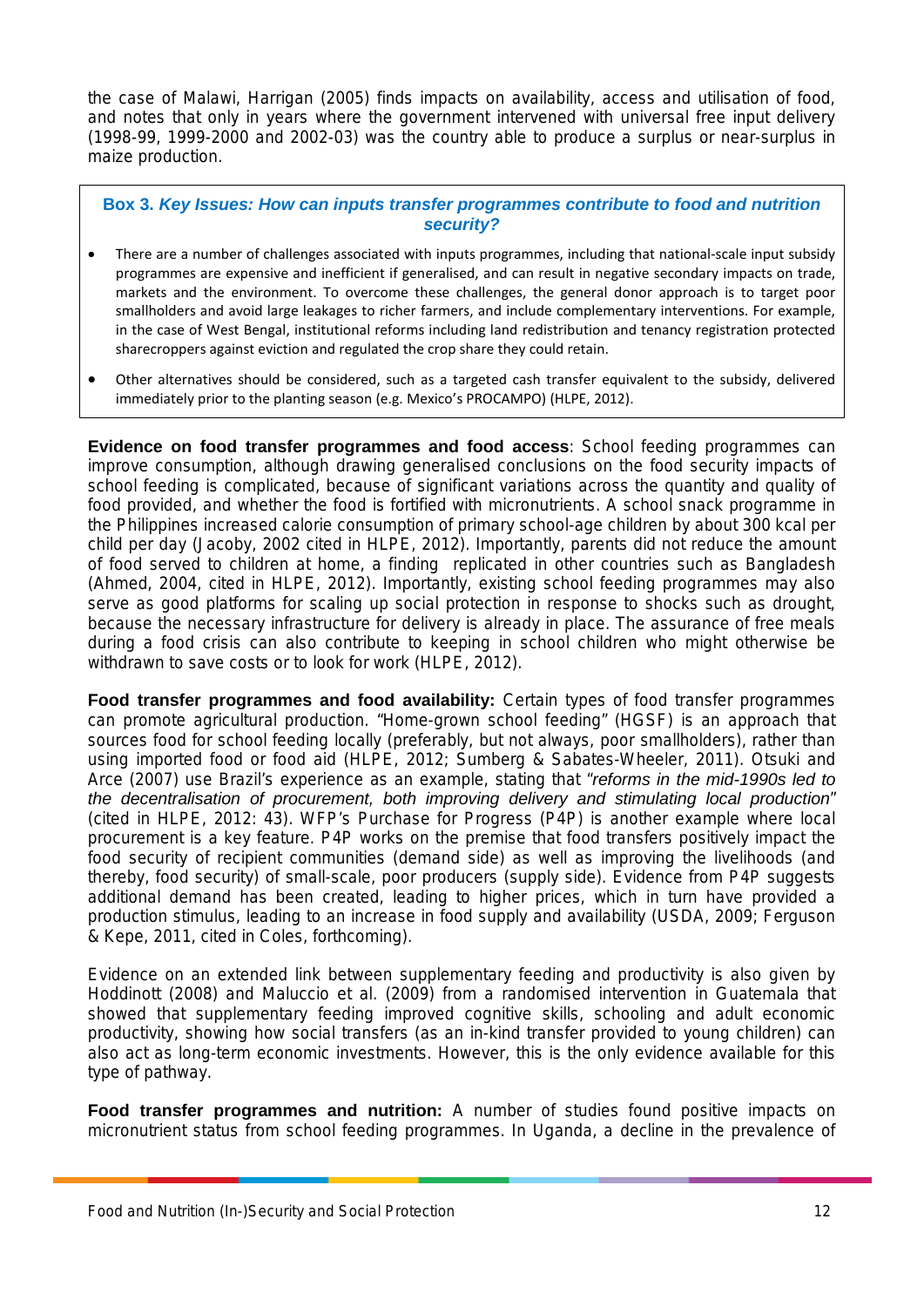mild anaemia was found among adolescent girls aged 10-13 years (Adelman et al., 2012<sup>[4](#page-14-1)</sup>) and the take-home ration component showed a decline in mild anaemia prevalence of adult women aged 18 and older living in households that received these rations. Ahmed (2004) and Kazianga et al. (2009) also report positive spill-over effects to other household members, most notably younger siblings (HLPE, 2012). In the cases of HGSF and P4P, locally procured food, as long as it is viewed as of high quality and safe, is heavily preferred over internationally sourced rations, contributing to enhanced utilisation by households (Coles, forthcoming). Positive impacts are also found from supplementary programmes. Studies undertaken in Ghana (Adu-Afarwuah et al., 2007), Guatemala (Schroeder et al., 1995), Haiti (Ruel et al., 2008) and Jamaica (Sguassero et al., 2005) show positive impacts on height gain, while others in Ecuador (Lutter et al., 2008) and Malawi (Lin et al., 2008) find evidence of gains in weight but not height (HLPE, 2012).

#### <span id="page-14-0"></span>**Box 4.** *Key Issues: How can food transfer programmes contribute to food and nutrition security?*

- *Food access and nutrition:* Evidence suggests that food transfers can have important impacts on nutritional status, but also that the quality of food and the options for fortified food are critical issues.
- *Crisis prevention and management:* Food transfers such as food aid and school feeding programmes have the potential to scale up in the context of emergencies, because existing infrastructure and delivery mechanisms are in place.
- *Food availability:* Recent focus on the supply side of food transfer programmes has enabled programmes to enhance smallholder productivity, but more information is needed about how these programmes work in practice.

**Integrated programmes and food availability:** Integrated programmes from Bangladesh and India provide some useful insights into how combinations of programme components can contribute to the pillars of food security in practice. In Bangladesh, the Chars Livelihoods Programme (CLP) and Challenging the Frontiers of Poverty Reduction (CFPR) are both asset transfer programmes that are built on a model of "graduation", providing an asset transfer (usually of livestock) to women, coupled with a regular stipend for 18 months, skills training, a savings scheme and social development awareness-raising sessions on issues such as health and sanitation and nutrition. In India, a number of rural livelihoods projects in states such as Madhya Pradesh (MPRLP) and Andhra Pradesh (APRLP) focused primarily on promoting rural agricultural production and enhancing skills for female farmers working in the agricultural sector.

Evidence from the rural livelihoods projects in India demonstrates significantly increased agricultural production and productivity, although we do not know the extent to which increased agricultural outputs are consumed or are sold, thereby contributing to improved food availability or access (Reid, 2010). In such programmes, where agricultural productivity is a main programme objective, interventions have resulted in increases in the production of additional crops (in the *rabi* season in India), improvements in land-based productivity resulting in increased yields, and a greater diversification in agriculture (*ibid.*). These results have been achieved through the combined and integrated approach to rural livelihoods, including improved animal husbandry, forestry, aquaculture and horticulture, small-scale, participatory soil and water conservation techniques, improved soil fertility and improved water-holding status and improved use of technology in the India programmes (*ibid*). In Bangladesh, where the primary focus of the "graduation" model programmes is to generate income through assets such as livestock, programme evaluations still report an increase in productivity due to complementary programme interventions in vegetable and homestead gardening. In the case of CLP, for instance, beneficiaries receive skills training in homestead gardening and the provision of quality seeds and fruit saplings, as well as assistance in developing compost pits and in marketing of surplus products (Marks & Vignon, 2009).

<span id="page-14-1"></span> <sup>4</sup> Data collected as part of a cluster randomised control trial.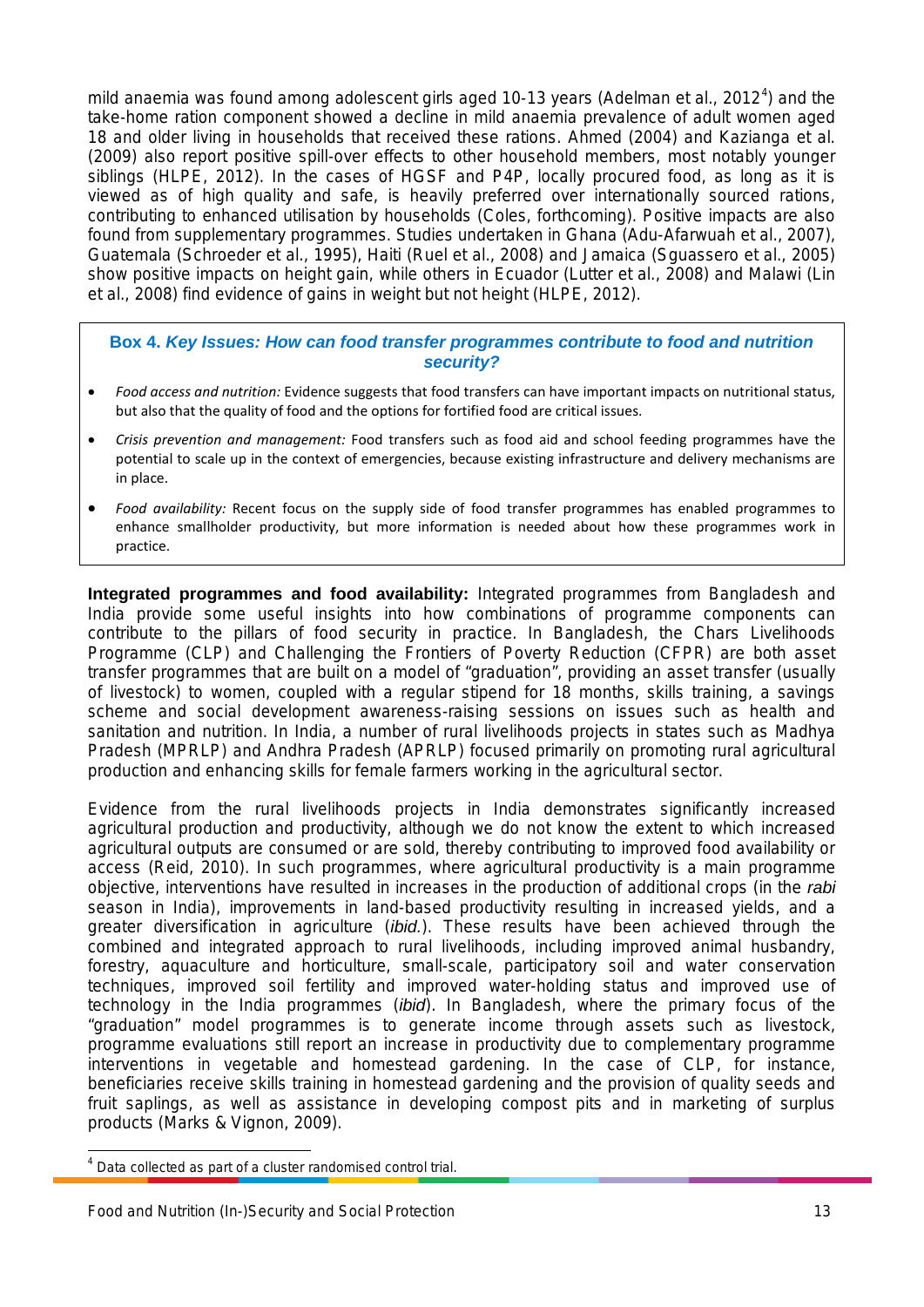**Integrated programmes and food access:** Increased incomes, diversification of incomes and access to financial services (such as credit or savings) are important features identified as contributing to better access to food from the integrated programmes. This is particularly the case in the context of seasonal consumption and employment fluctuations and emergencies, where beneficiaries self-report an increase in the number of meals that they are able to eat (or a reduction in the number of meals that they miss). Qualitative evidence from the CFPR shows increased expenditure on food attributed to the availability of the regular cash stipend during the first 18 months of programme participation, and a stronger asset base generated by the programme's transfer (Hashemi & Umaira, 2011; Rabbani et al., 2006). Similarly, evidence from livelihoods programmes in India suggests that combining consumption credit and activities to promote livelihoods diversification is a key contributing factor smoothing consumption over periods of food insecurity (Farrington, 2010). In CLP, Bangladesh, the availability of short-term public works (also found in India's APRLP) is seen as a critical factor, which ensures consumption smoothing in the *monga* season (Conroy, 2008).

Another key finding is the importance of increased access to food through community-run grain and seed banks in the India livelihoods projects MPRLP, APRLP and the Western Orissa RLP (WORLP), in order to respond to predictable seasonal and unpredictable shocks and stresses. An important function of the grain banks are that they are able to respond much more quickly to local food shortages than centralised food security programmes (Reid, 2010).

**Integrated programmes and nutrition:** Despite the evidence on improved food availability and access across the livelihoods programmes, there is limited evidence on this translating into better nutritional status. An exception is Bangladesh's CLP, where nutritional surveys in 2009 found that children of earlier recruits into the programme were, on average, less stunted and less underweight than later recruits (DFID, 2011). Another study from the CLP however, shows some improvements in women's BMI but no significant differences in under-5 wasting and stunting between beneficiary and treatment groups (Goto & Mascie-Taylor, 2010; Mascie-Taylor, 2010).

<span id="page-15-0"></span>While both the Bangladesh programmes also include "social" type trainings and awareness (such as nutrition education, hygiene awareness and water and sanitation interventions) it is difficult to assess the extent to which these components have contributed to improved nutrition. There are possible explanations for this. One is that although beneficiaries receive education and awareness training, they do not put it into practice. Another is that it is very difficult to separate out the impacts of different components in an integrated programme.

#### **Box 5.** *Key Issues: How can integrated programmes contribute to improved food and nutrition security?*

- *Food access and nutrition:* Evidence shows that integrated programmes can contribute to better access to food and nutrition outcomes; however, evidence on nutritional status is weak. There is potential for programmes that provide access to complementary services such as health services and awareness- raising and knowledge on nutrition, health and sanitation to contribute significantly to better nutritional status; however, there is weak evidence on the role that the different social programme components play.
- *Crisis prevention:* The role of integrated programmes in reducing vulnerability to seasonal shocks and stresses is strong, with beneficiaries reporting improved coping strategies. The range of interventions that beneficiaries receive is important in terms of providing short-term income and consumption smoothing, grain reserves and longer-term investments to diversify income sources.
- *Food availability:* One of the strongest impacts of integrated programmes is increased production as a result of a specific focus on agricultural productivity, which included integrated programme components to increase productivity, diversify crops and utilise new technologies.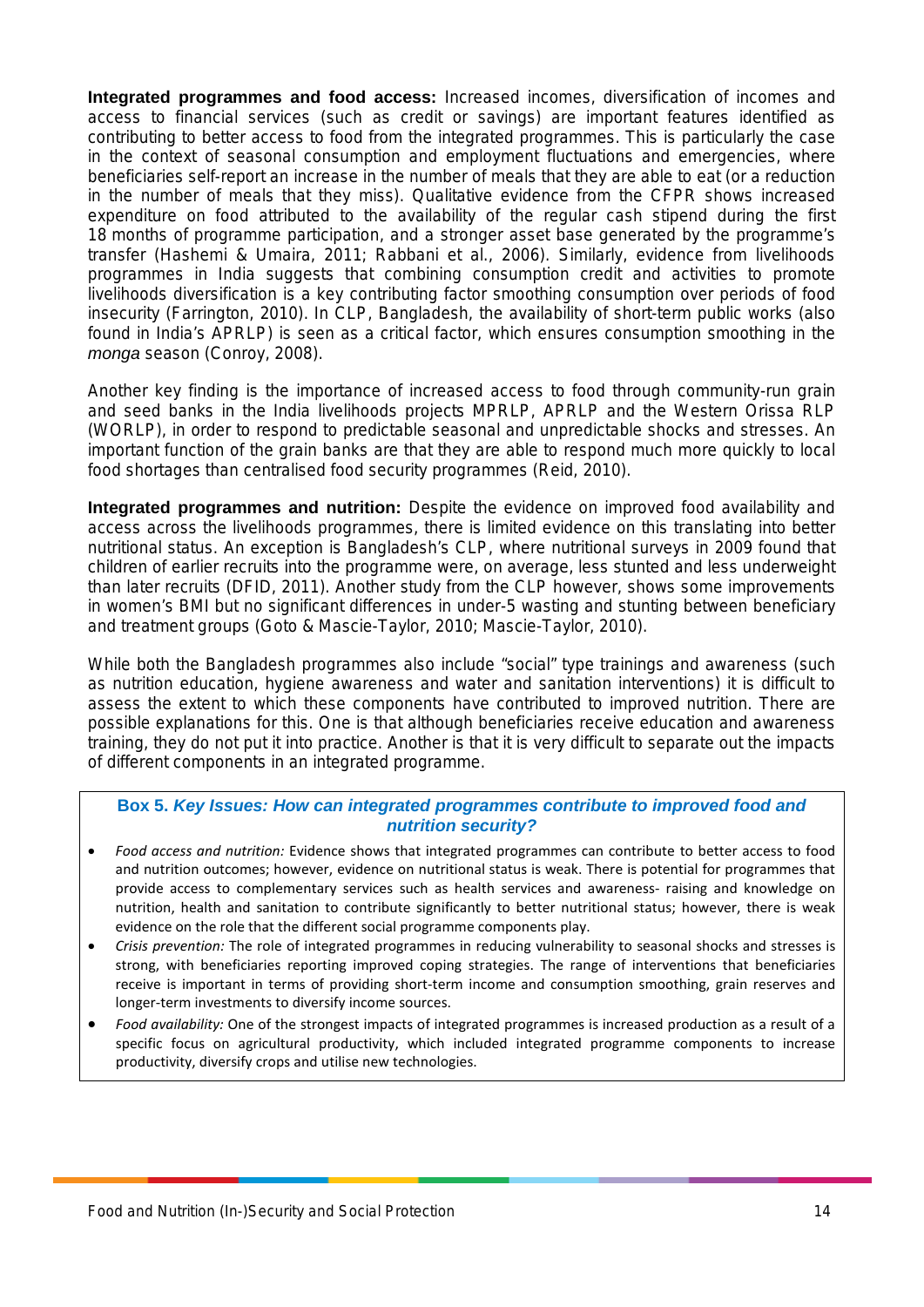## <span id="page-16-0"></span>**3. Social protection and food security policy practices**

#### *3.1. Policies and programming of international donor agencies and IFIs*

Bilateral and multilateral agencies and the International Financial Institutions (IFIs) have diverging agendas on social protection. Some are very closely and directly tied to food security objectives, whilst others focus on other development objectives and make less direct and less tangible links to food security. Annex 1 provides examples of how a range of DAC partners and other international agencies delivering social protection have articulated linkages between social protection and food security and how these are reflected in their programming. What makes agencies link social protection and food security in their programming? A number of factors are important, including institutional mandates and functions, geographical experience and foci, and how and to whom different agencies are accountable.

First, institutional mandates have a strong influence on how agencies articulate the linkages between social protection and food security. Organisations mandated to work on food, like the FAO and World Food Program (WFP), incorporate access to and availability of food into their social protection activities explicitly and directly. Those responsible for specific social or demographic categories (e.g. UNICEF) start with supporting specific beneficiary groups as their primary aim, rather than food security as a leading objective. That is certainly not to say that food security is ignored by the United Nations Children's Fund (UNICEF), rather that food security is generally seen as a means to an end (improving the well-being of specific vulnerable groups), rather than as an end in itself. Similarly, the mandate of the International Labour Organization (ILO) on social protection is aligned with ILO's Social Security (Minimum Standards) Convention, 1952 (No. 102), which leaves limited scope for a very direct engagement on food security. Bilateral agencies simultaneously addressed a broader range of objectives, and often have a multiplicity of different approaches, programmes and policies.

Second, the different functions of agencies are also important. Lending organisations tend to focus social protection efforts on enhancing productivity, whilst grant-making organisations have more scope to deliver support to basic consumption. Existing experience, capacities and knowledge in donor agencies also have a strong influence on the extent to which programming focuses on food security or other objectives, in particular the choice of instrument. Third, the geographical foci of different agencies are important. Food security challenges in countries in Africa and South Asia are generally of a different order and scale from those in Southeast Asia and Latin America. Depending on their current and historic focus, agencies tend to articulate the linkages between social protection and food security differently. In Africa and many parts of South Asia, the preoccupation tends to be with using social protection to secure adequate (quantity of) calorific consumption, whilst in Latin America and among middle-income countries (MICs) in Southeast Asia the focus is much more on the quality and diversity of diet. Overall, agencies that focus more on low-income countries (LICs), particularly in South Asia and Africa, tend to focus their social protection programming more on food security objectives, whilst those that focus on MICs, especially in Latin America and parts of Southeast Asia, tend to focus more on building human capital.

Finally, DAC partner countries are also accountable to their domestic governments and citizens, and this influences the extent to which agencies focus on food security and/or social security objectives. For example, in Scandinavian countries, commitments to supporting long-term social security programming are more acceptable than among other partners. Elsewhere, there is less domestic support for social security programmes resulting in a focus on shorter-term investments in achieving food availability (through investments in agriculture), and food access (through food transfers) tends to dominate programming.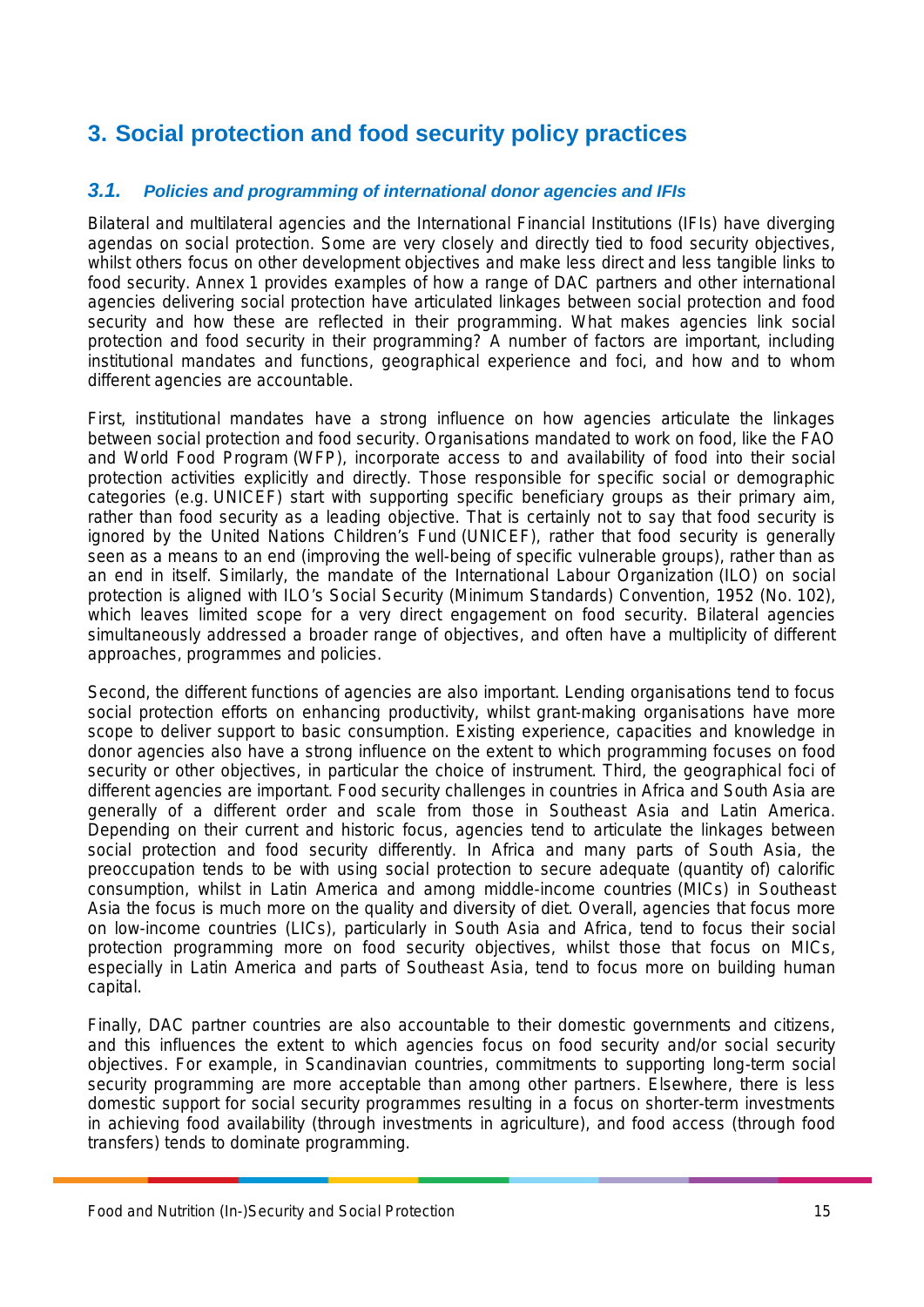The range of factors influencing whether and how social protection and food security are linked in programming are many, and so there are many potential outcomes. Overall, patterns of programming and approaches are difficult to find, and there are no typologies of agency responses. Monitoring social protection programme performance against specific food security indicators is not commonplace in most donor-supported social protection programmes, and where they take place, they tend to be based on self-reporting of nutritional status. Exceptions include the Ethiopia PSNP, a number of programmes in Bangladesh, and WFP or UNICEF programmes that work on stunting and wasting among children and on maternal health. Where agencies do use social protection to tackle food insecurity, they frequently incorporate both protective, preventative and productive elements in their programmes, resulting in high expectations of what social protection programmes can achieve. This is especially true in longer-term programmes, as many short-term humanitarian responses focus solely on supporting basic consumption.

#### <span id="page-17-0"></span>*3.2. Implementation*

Incorporating food security objectives into social protection programming has implications for delivery in a number of ways.

There are many patterns of institutional arrangements for delivering social protection within government agencies, some of which are better suited when food security objectives are part of social protection programming. In general, where food security is a primary or major objective, or where particular types of programmes are used (such as public works or inputs vouchers) it is common for programmes to be located in Ministries of Agriculture, Food Security or Rural Development. This is most common in LICs. In countries where the focus is more on social security-type programmes (in particular in MICs), programming is usually the responsibility of Ministries of Labour, Social Affairs, Gender or Women and Children. In these circumstances, the focus on food security often, but not always, declines.

However, the picture is not quite as clear cut as the previous paragraph might suggest. There are also many examples of instances where there are numerous programmes at country level, with many different objectives [\(Box](#page-18-1) 6) or a single complex programme. Both scenarios require the involvement of many ministries or departments. In these situations, there is a trade-off between keeping the programme located in a specific line (or sector) ministry, and putting the programme in a non-line ministry that co-ordinates the inputs of other line ministries. Each situation has pros and cons and depends on the capacity and willingness to co-ordinate, and the relative power of the ministerial players. In the 2000s in Malawi, the responsibility for social protection moved between a non-line ministry and a line ministry in an attempt to find an appropriate home for social protection. In Ethiopia, the PSNP is located in the Ministry of Agriculture (under the Food Security Directorate), but with links to other parts of the Ministry of Agriculture and other ministries and departments. In Bangladesh, recent recognition that there are a number of programmes run by government departments, NGOs and donors has led to the establishment of a new cross-sectoral working group. It remains to be seen how food security and other objectives will fare under this new arrangement.

The more ways in which a programme seeks to meet food security objectives, the more complex the institutional arrangements required; and different programmes addressing food security require more or less complicated administrative arrangements. PWPs require the involvement of a large number of ministries (agriculture, health, education, transport, lands, natural resources, etc.) if good assets are to be created and maintained that increase food availability and access and improve utilisation. In the case of food and cash programming, although it is frequently assumed that cash is easier to administer than food, there is evidence from Ethiopia that making the transition from food to cash was difficult. Actors in Ethiopia had decades of experience delivering food transfers, but when they switched to cash, they found that, for example, they did not have enough cashiers at *woreda* (district) level and that they did not have a mechanism for ensuring that cash delivered to *woreda* level was in the right denominations for delivery to PSNP participants. In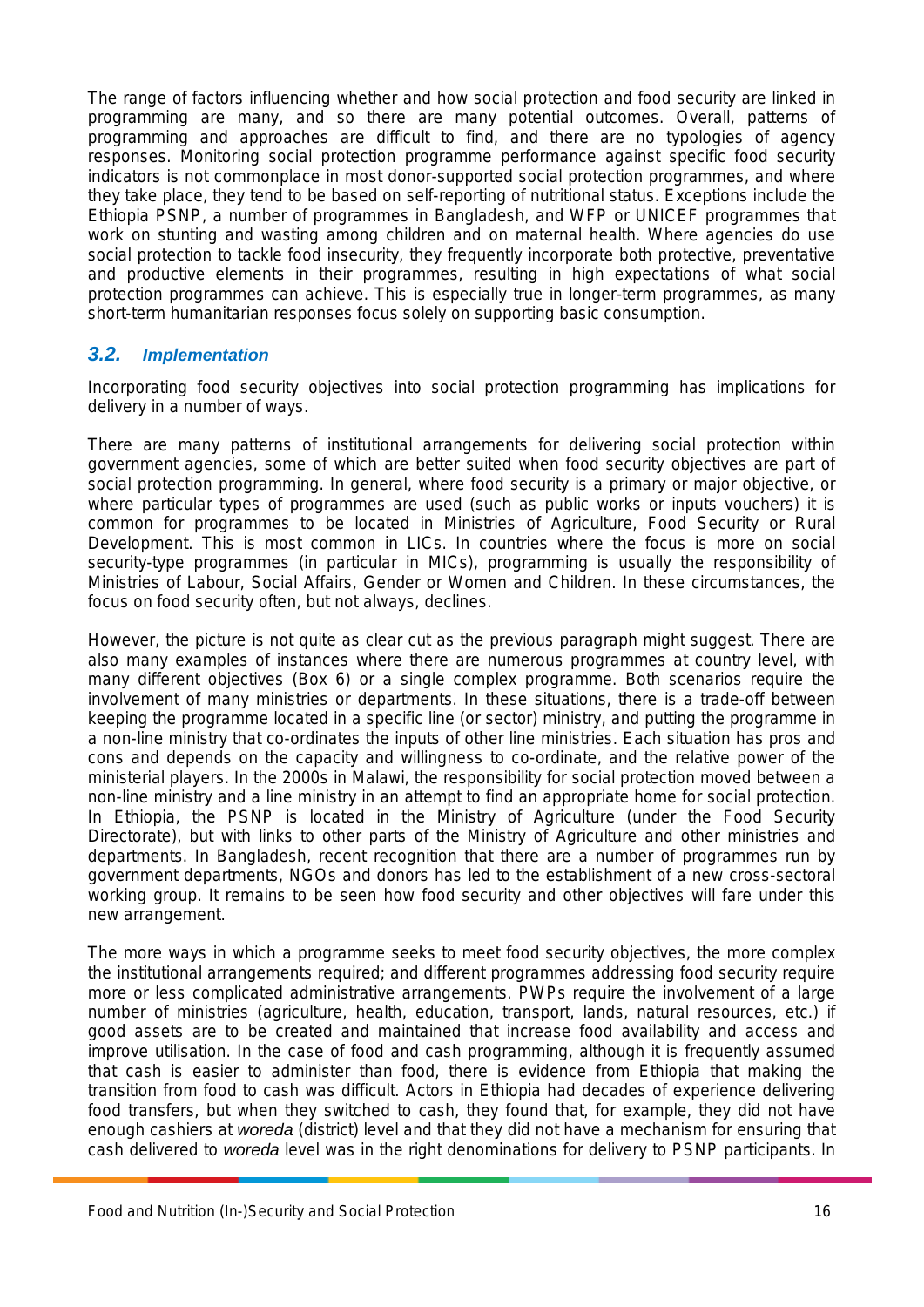the case of CCTs, it is widely recognised that tackling only the demand-side or financial barriers to health and education access is not enough. There must be supply-side improvements that involve ministries of health and education. This suggests that it is not sufficient for donors to focus only on social protection programmes that seek to maximise food and nutrition security; they should also look at how they might support better co-ordination across ministries in order to optimise outcomes and achieve greater impact on food security.

<span id="page-18-0"></span>The implications of these findings are discussed in the concluding section.

#### **Box 6.** *Numbers of programmes and institutional arrangements*

<span id="page-18-1"></span>Hulme and Maitrot (2011: 3) note that countries that have "*multiple small and medium-size social protection programmes face a vast range of different delivery problems and are unlikely to be able to 'solve' all of these problems. If a coherent strategy is developed – focused on one or two large programmes – then the analytical capacity and political will to find solutions to service delivery obstacles is much more likely to be achieved*."

They use the *Bolsa Familia* programme in Brazil as an example: "*The successful delivery of this social protection programme requires satisfactory institutional arrangements and co-ordination between ministries and sectors. The conception of a unique social register decreases targeting errors. Also, linking social protection agents with health, education, employment and housing services at state and municipality levels contribute to an effective co-ordination of the programmes and to a more coherent delivery. The success of the Brazilian social protection programme relies on the coherence of its national strategy, through tight co-ordination across all the national social programmes. An integrated and coherent approach to social protection contributes to creating an umbrella social system which improves the efficacy and efficiency of programmes' delivery systems."* (Hulme & Maitrot, 2011: 3).

Underpinning the implementation of social protection programmes with food security objectives are a set of financing challenges. First, funding for social protection and food security programmes is often rarely available (and rarely provided by donors) for long-term programmes. Food transfers, PWPs and some cash transfers are predominantly funded only for short periods of time. This has implications for their impacts. For example, food and cash transfers are far more likely to successfully tackle wasting than stunting. This problem has been compounded by the 2008 food price crisis, which, whilst certainly directing attention to the role of social protection in tackling food security, turned the focus onto social protection for shock response rather than for tackling chronic or seasonal food insecurity. Second, despite the fact that both food security and social protection operate across a range of sectors (rural development, health, education, etc.), donor funding for both tends to be focused on projects rather than on co-ordination and systems. The result is a geographically patchy, unstrategic and poorly co-ordinated set of projects. Joint or pooled funding of national governments' social protection and food security priorities might be one way to tackle this. Related to this is a third challenge, that despite the Rome Declaration, donor funding often remains fragmented and misaligned with government policy and systems. This is a key concern, as it can undermine national ownership of policy processes and further damage weak institutional governance (ODI, 2005). Efforts to harmonise donor funding, to provide an integrated approach with multiple stakeholders, and avoid creating parallel structures or conflicts between donors and government priorities, can be achieved through joint or pooled programme funding mechanisms. Finally, in the context of scarce resources, spending on social protection and food security are often competing with expenditure for other sectors. Donor support through increased official development assistance (ODA) is just one option to support a longer-term and more systematic approach to financing social protection and food security. Other options include considering reallocation, improving efficiency, and potential engagement with non-state actors (Hagen-Zanker & McCord, 2010).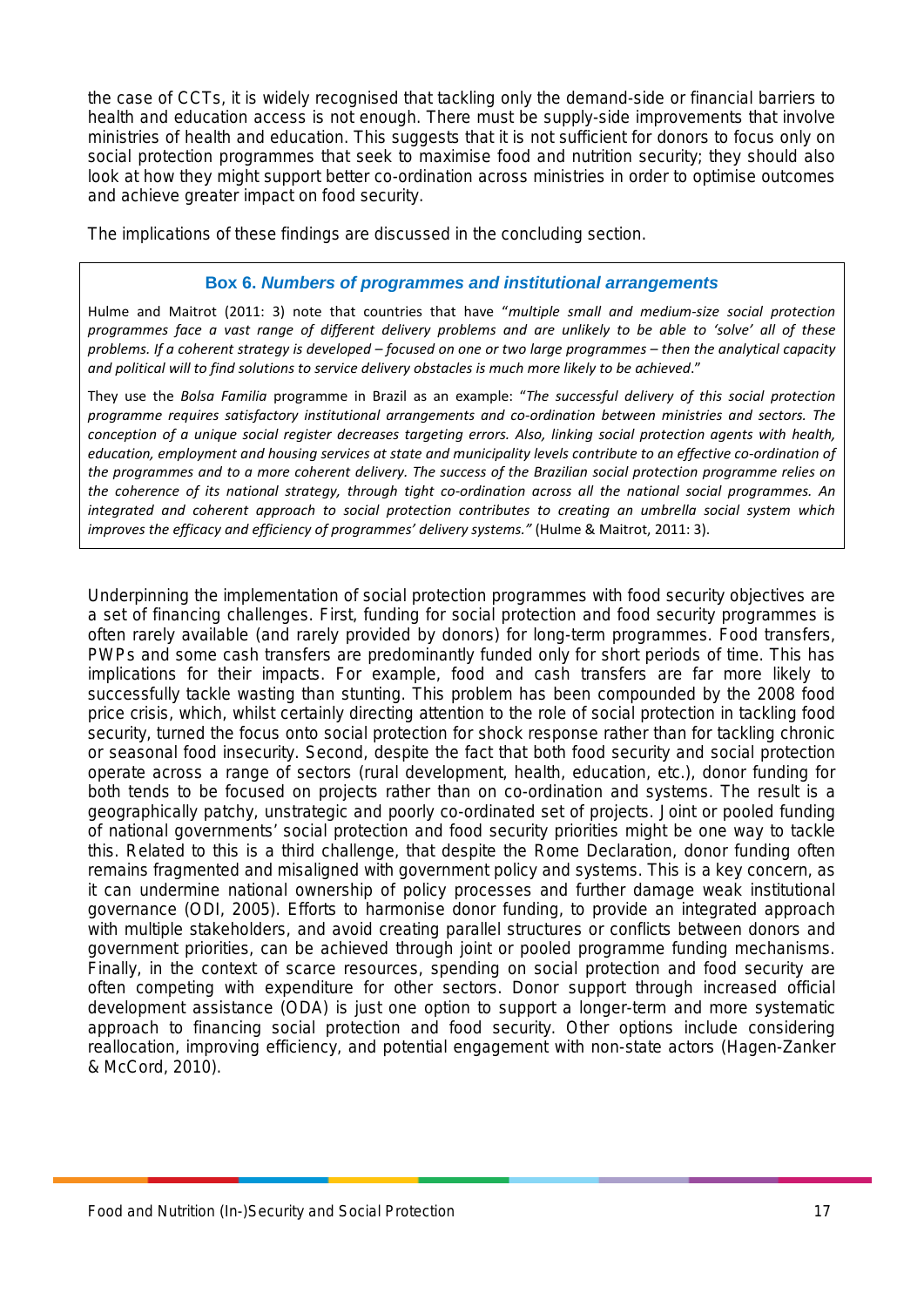## <span id="page-19-0"></span>**4. Conclusions and way forward**

The analysis presented here shows that social protection can be an effective tool for achieving the goal of food security. The most compelling evidence regards the role that social protection plays in supporting people's access to food, in particular resulting in the consumption of more and/or higher-quality food. Programmes also contribute to improving household livelihoods and food availability by, for example, allowing investments in new productive assets, improving agricultural assets such as land and enhancing access to inputs or markets or credit. Programmes also contribute to improving human capital by enhancing health and education outcomes, and nutrition outcomes have been improved by social protection programmes in many countries, the most notable impacts being large reductions in stunting and wasting, and significant increases in height-for-age expected at adulthood.

Despite the successes of many programmes, social protection programmes do not always deliver improvements in food security. There are a number of reasons for this.

First, getting the design right is critical. Short-term programmes with small or unpredictable payments are far less likely to enhance food availability and access, or nutrition. Examples include food transfers made in PWPs that have energy (calorific) values lower than the amount of energy exerted during work activities, and cash transfers whose real value is diminished by inflation or food price shocks, or which are delivered at the wrong time of year to support agricultural production for own consumption.

Second, achieving lasting change takes time. Substantial and sustained impacts are not possible when projects and programmes have only short time lines. This is particularly true of PWPs, where, too often, programmes provide only short-term, periodic employment of a month or so. Programmes that demonstrate the most substantial effects on food security are those that run for decades, not years or months. Social protection programmes can certainly contribute to shock response, but they can only buffer households against emerging shocks if they are already in place.

Third, food security is a complex challenge involving many different agencies and actions. Too often, agencies deal with this complexity by incorporating too many objectives into a single programme, rather than working in a co-ordinated and cross-sectoral way. Social protection instruments are relatively blunt instruments. Some programmes are able to have an impact on access, availability and nutrition simultaneously. For example, in Bolivia, programme beneficiaries increased their food consumption by 165% of the value of the transfer, because they invested in agricultural production that generated more food and income than the transfer itself. It is usually better, however, not to load individual programmes or projects with too many objectives, but rather to prioritise one specific objective and then design the programme so that other positive overspill effects can be optimised. Mechanisms to enable this to happen include establishing and institutionalising co-ordination mechanisms such as cross-sectoral working groups between relevant donors, ministries (at national and local levels) and non-governmental organisations. Key actors may include, for instance, UNICEF, WFP, FAO, ILO, the *Deutsche Gesellschaft fur Internationale Zusammenarbeit* (GIZ), Ministries of Agriculture, Food Security, Rural Development, Labour, Social Affairs, Gender, Women and Children, and non-governmental organisations (NGOs) such as Oxfam, Action Against Hunger and Concern Worldwide. Attempting to tackle access, availability and utilisation might be possible in well-resourced programmes, but caution is advised before attaching objectives related to other economic and social vulnerabilities (such as achieving social cohesion, improving state-citizen compacts or reducing gender-based violence). A do-no-harm principle would work better in this case.

Fourth, combining different objectives, either within food security (access, availability and nutrition) or beyond (social cohesion, rights, security, climate change adaptation) demands navigating a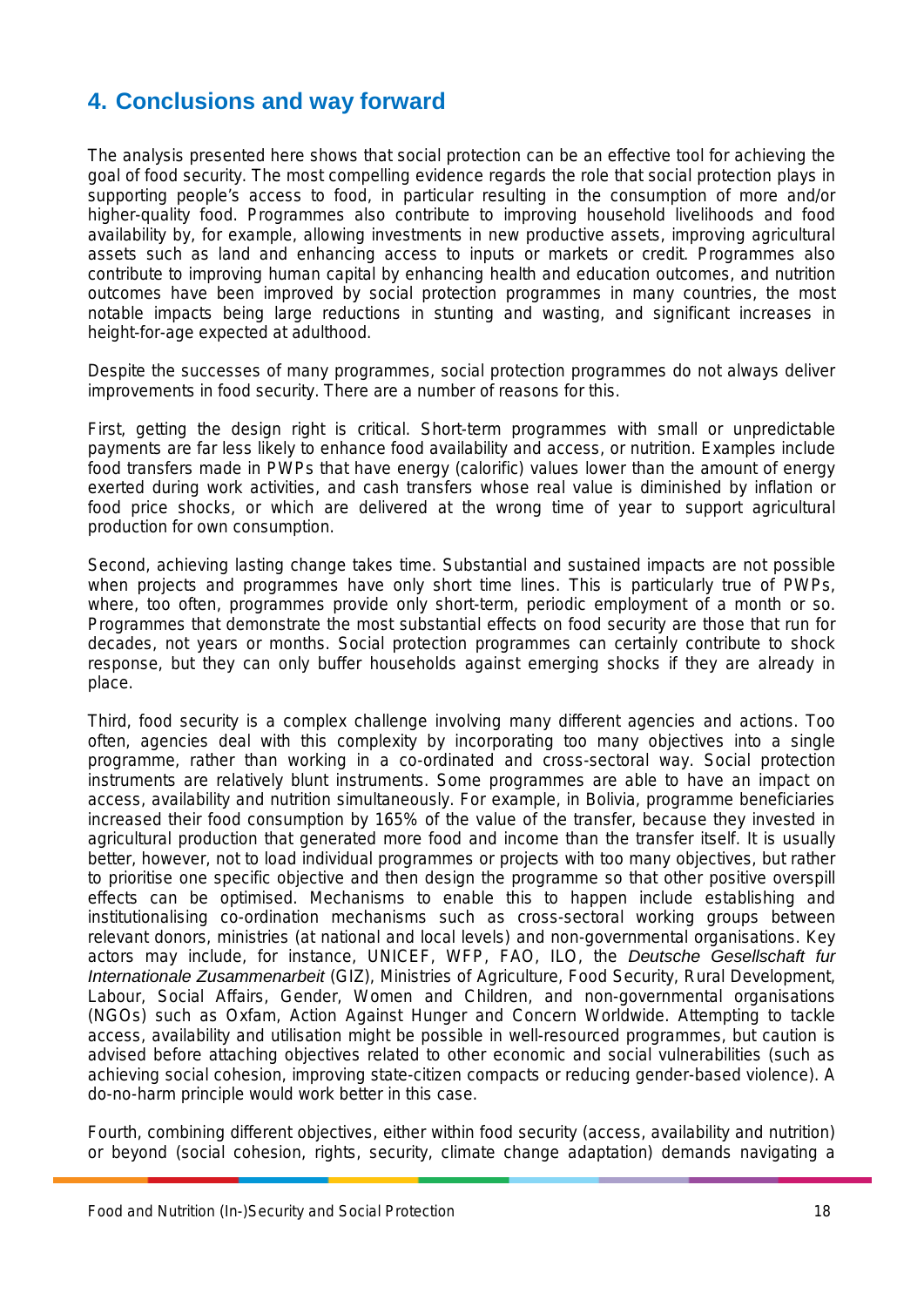series of trade-offs. The starkest example of this is related to public works, where there is a need to prioritise either the welfare function of public works or the asset creation function. Creating assets efficiently and effectively requires a higher level of planning and expenditure on capital assets (machinery) and staff (engineers), which reduces the amount of programme funding available for wage transfers. Frequently, attempts to navigate this trade-off result in a sub-optimal scenario where the quality of public works is very poor. In trying to meet two objectives, we end up meeting neither particularly well. Other trade-offs relate to the breadth of programmes versus depth of support. In LICs, where poverty rates are highest, few governments can afford to provide social protection to all poor people and simultaneously transfer enough cash or food to have a meaningful impact on their food security.

There are a number of actions that could contribute to overcoming some of these challenges. These include:

- 1. **Ensuring a focus on chronic and seasonal food security,** not just shocks. Whilst the 2008 global food price shock certainly increased the profile of social protection in tackling food insecurity, social protection is far better placed to tackle chronic and seasonal hunger than sudden shocks. It is widely recognised that buffering people against future shocks is cheaper than responding after a shock.
- 2. **Starting design processes with (a small number of) clear and realistic food security objectives** for social protection programmes and work on a "do no harm" principle when it comes to broader objectives or impacts. This means avoiding loading up social protection with too many objectives and expectations.
- 3. **Monitoring impacts of programmes on food security outcomes more robustly,** for example, by using baselines and finding ways to attribute outcomes to programmes. As noted above, in many programmes, there is scope to strengthen monitoring and improve learning. For donor agencies that have less direct food security objectives, it is still worth monitoring against food security indicators to help generate more evidence about what works and to help donors understand the linkages between their various objectives and outcomes.
- 4. **Being explicit about time frames and the effort that will be required.** It is advisable to avoid overselling the contribution of social protection to food security and oversimplifying the problem. Many food security challenges are structural and result from economic and natural systems that are difficult to change. There is a persuasive story to tell about the importance of social protection in tackling the often complex issues of food and nutrition insecurity, and there are many good examples of successful programmes. To achieve this necessitates a long-term perspective, requiring long-term commitments from donors in terms of financing and also in supporting the establishment of national systems and institutions.
- 5. **Being explicit about the other things that need to happen, beyond social protection programmes,** in order for food security outcomes to be improved. Examples include actions in the agriculture, health, education and trade sectors.
- 6. **Establishing more (effective) co-ordination mechanisms** both within and across individual agencies (so that social protection and food security speak to each other and perhaps to other sectors). Whilst both social protection and food security are multi-sectoral in nature, and they do need institutional homes in donor agencies, they do not need to be siloed. A review of donor agency systems for co-ordination, sharing objectives, joint planning and design, etc., could identify examples of good (and less good) practice.
- 7. **Strengthening the design logic of programming** (in both national governments and internally across their own country strategies) to ensure that linkages between social protection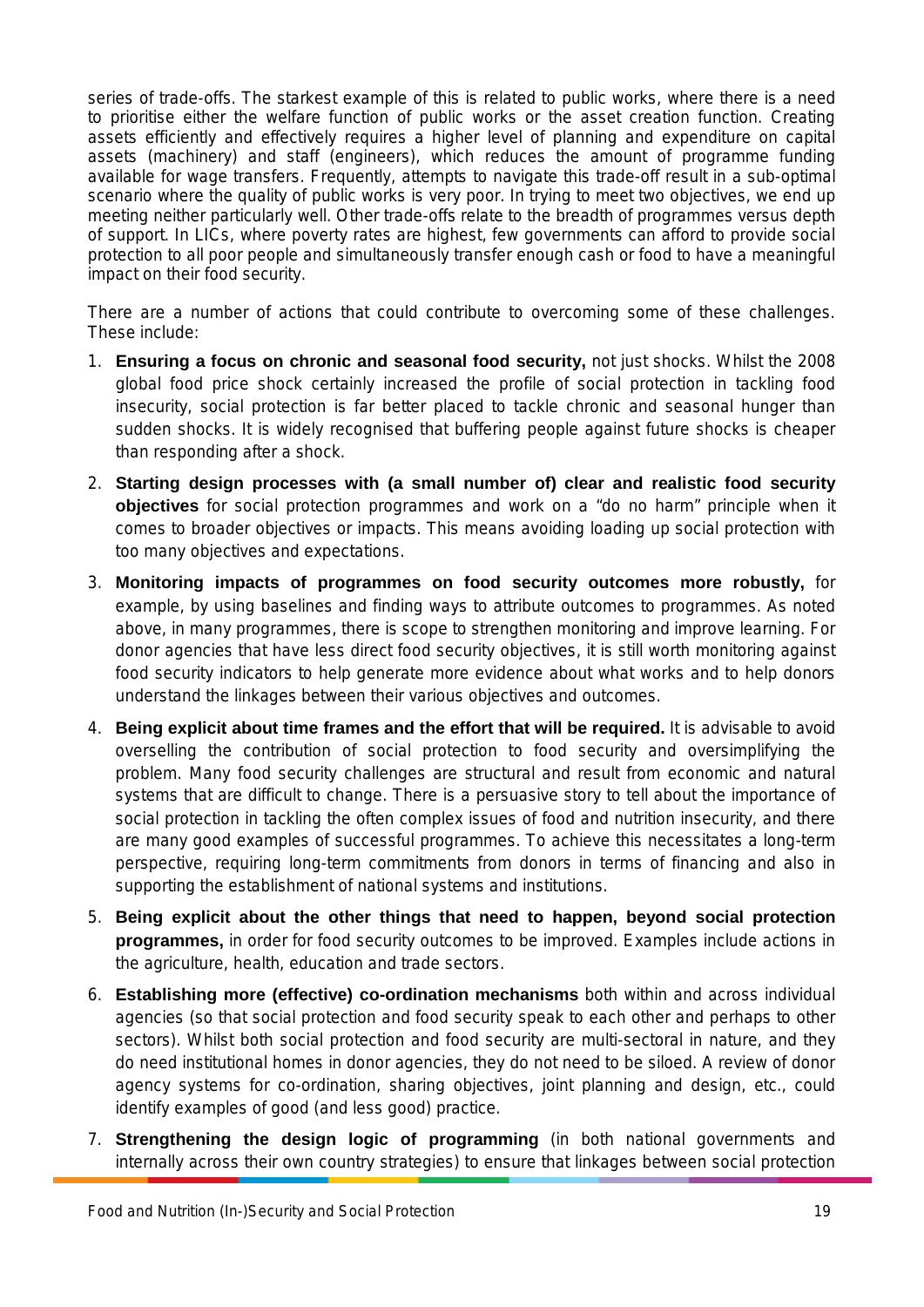and sectors contributing to food security (agriculture, rural development, **health, education) are clearly articulated.** 

8. **Generating more practical guidance on navigating these trade-offs and policy choices.**  Where donors seek to use social protection to tackle food and nutrition insecurity, they will face numerous choices in policy development and programme selection and design. For example, to make an informed choice between cash and food instruments, programmers need to know how well local food markets work, so they can assess whether cash might push up prices locally. Often, however, there is no clear package of resources that maps out what programmers need to know and how they get access to that information. One route for achieving this could be an on-line toolbox and key sheets that provide the basis for a community of practice and knowledge-sharing for people working on social protection and food security.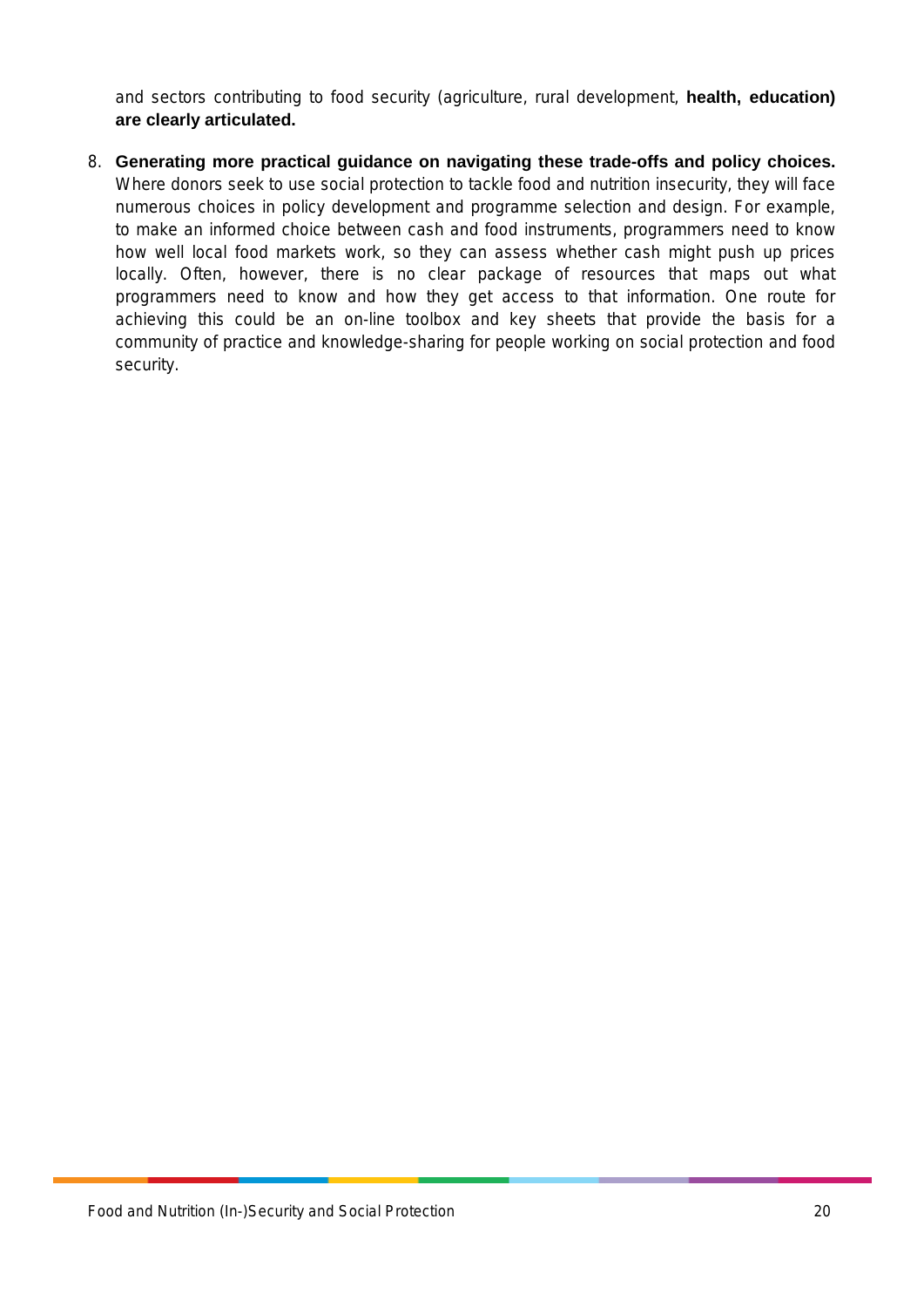## **Bibliography**

- Adger, N. W., Dessai, S., Goulden, M., Hulme, M., Lorenzoni, I., Nelson, D. R., Naess, L. O., Wolf, J. & Wreford, A. (2009), Are there social limits to adaptation to climate change? Climatic Change, No. 93, pp. 335-354.
- Adato, M. and Bassett, L. (2008), "What is the potential of cash transfers to strengthen families affected by HIV and AIDS? A review of the evidence on impacts and key policy debates." Submitted to the Joint Learning Initiative on Children and AIDS (JLICA). Washington DC: International Food Policy Research Institute (IFPRI).
- Adelman, S., Gilligan, D., Konde-Lule, J. and Alderman, H. (2012), "School feeding reduces anemia prevalence in adolescent girls and other vulnerable household members in a cluster randomized controlled trial in Uganda. Washington DC: International Food Policy Research Institute. Cited in: HLPE (2012), Social protection for food security. A report by the High Level Panel of Experts on Food Security and Nutrition of the Committee on World Food Security, Rome 2012.
- Adu-Afarwuah, S., Lartey, A., Brown, K., Zlotkin, S., Briend, A. and Dewey, K. (2007), "Randomized comparison of three types of micronutrient supplements for home fortification of complementary foods in Ghana: Effects on growth and motor development", *American Journal of Clinical Nutrition* 86: 412-420. Cited in: HLPE (2012), *Social protection for food security. A report by the High Level Panel of Experts on Food Security and Nutrition of the Committee on World Food Security*, Rome 2012.
- Aguero, J., Carter, M. and Woolard, I. (2007). "The impact of unconditional transfers on nutrition: the South African Child Support Grant". Brasilia: International Poverty Centre. Cited in: HLPE (2012), "Social protection for food security. A report by the High Level Panel of Experts on Food Security and Nutrition of the Committee on World Food Security", Rome 2012.
- Ahmed, A. (2004), "Impact of feeding children in school: Evidence from Bangladesh". Washington DC: International Food Policy Research Institute. Cited in: HLPE (2012), *Social protection for food security. A report by the High Level Panel of Experts on Food Security and Nutrition of the Committee on World Food Security*, Rome 2012.
- Ahmed, A., Quisumbing, A., Nasreen, M., Hoddinott, J. and Bryan, E. (2010b). Comparing food and cash transfers to the ultra-poor in Bangladesh, IFPRI Research Monograph 163. Washington DC: International Food Policy Research Institute. Cited in: HLPE (2012), Social protection for food security. A report by the High Level Panel of Experts on Food Security and Nutrition of the Committee on World Food Security, Rome 2012.
- Attanasio, O. and Mesnard, A. (2006), "The impact of a conditional cash transfer programme on consumption in Colombia." Fiscal Studies 27(4): 421–42.
- AusAID (2012), Social Protection Framework, June 2012. Australian Government, Canberra.
- Bailey, S. and Hedlund, K. (2012), The impact of cash transfers on nutrition in emergency and transitional contexts: A review of the evidence. Humanitarian Policy Group. London: ODI.
- Bardhan, P. and Mookherjee, D. (2011), Subsidized Farm Input Programs and Agricultural Performance: A Farm-Level Analysis of West Bengal's Green Revolution, 1982-1995, *American Economic Journal: Applied Economics* 3(4): 186-214. Cited in: HLPE (2012), Social protection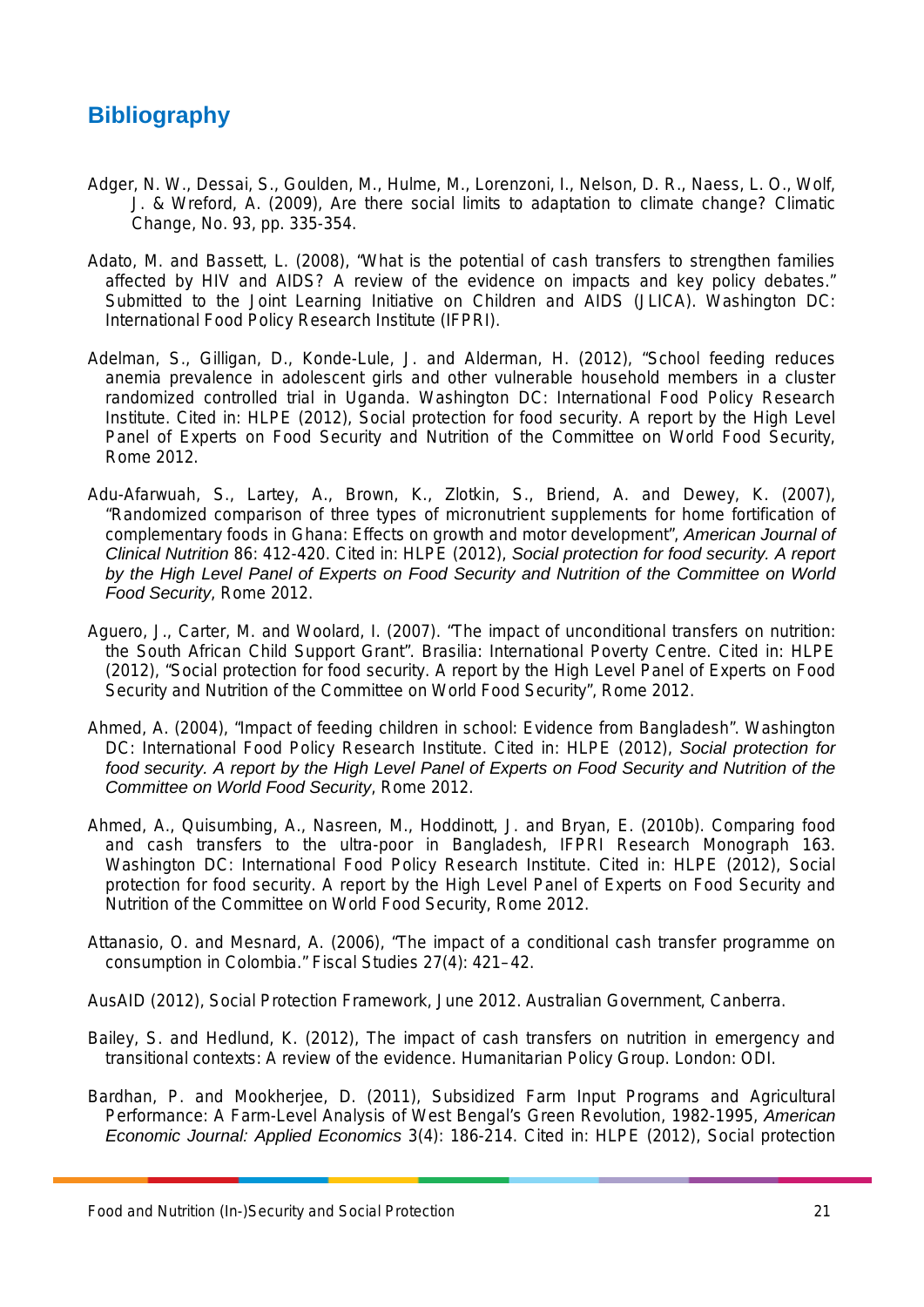for food security. A report by the High Level Panel of Experts on Food Security and Nutrition of the Committee on World Food Security, Rome 2012.

- Barrientos, A. and Scott, J. (2008), "Social transfers and growth: A review." BWPI Working Paper 52. Manchester: Brooks World Poverty Institute.
- Behrman, J. and Hoddinott, J. (2005), "Program evaluation with unobserved heterogeneity and selective implementation: The Mexican Progresa impact on child nutrition." *Oxford Bulletin of Economics and Statistics* 67: 547-569.
- Berhane, G., Hoddinott, J., Kumar, N., Taffesse, A., Diressie, M., Yohannes, Y., Sabates-Wheeler, R., Handino, M., Lind, J., Tefera, M. and Simma, F. (2012), Evaluation of Ethiopia's Food Security Program: Documenting progress in the implementation of the Productive Safety Nets Programme and the Household Asset Building Programme. Washington DC: International Food Policy Research Institute. Cited in: HLPE (2012), Social protection for food security. A report by the High Level Panel of Experts on Food Security and Nutrition of the Committee on World Food Security, Rome 2012.
- BMZ (2009), Sector Strategy on Social Protection, Strategies 190. German Federal Ministry for Economic Cooperation and Development (BMZ), Bonn/Berlin.
- BMZ (2011), Rural development and its contribution to food security. BMZ Strategy Paper 1. German Federal Ministry for Economic Cooperation and Development (BMZ), Bonn/Berlin.
- Breisinger, C., van Rheenen, T., Ringler, C., Nin Pratt, A., Minot, N., Aragon, C., Yu, B., Ecker, O. and Zhu, T. (2010), Food security and economic development in the Middle East and North Africa: Current state and future perspectives, Discussion Paper 00985. Washington DC: International Food Policy Research Institute. Cited in: HLPE (2012), Social protection for food security. A report by the High Level Panel of Experts on Food Security and Nutrition of the Committee on World Food Security, Rome 2012.
- Coles (forthcoming), What is known about the impact of structured demand activities on resilient food systems? London: ODI.
- Conroy, K. (2008), *IEP impact: Coping strategies of IEP and non-IEP households during monga*. Presentation. CLP.
- Council of the European Union (2010), *Council conclusions on an EU policy framework to assist developing countries in addressing food security challenges*. Council of the European Union, 3011th Foreign Affairs Council meeting, Brussels, 10 May 2010.
- Dandekar, K. (1983), Employment Guarantee Scheme: Employment opportunities for women. Pune: Gokhle Institute of Politics and Economics. Cited in: HLPE (2012), Social protection for food security. A report by the High Level Panel of Experts on Food Security and Nutrition of the Committee on World Food Security, Rome 2012.
- Devereux, S. (2002), Can social safety nets reduce chronic poverty? Development Policy Review 20(5): 657–675. Cited in: HLPE (2012), Social protection for food security. A report by the High Level Panel of Experts on Food Security and Nutrition of the Committee on World Food Security, Rome 2012.
- Devereux, S. and Sabates-Wheeler, R. (2004), Transformative social protection, IDS Working Paper 232. Institute of Development Studies (IDS), Brighton.
- DFID (2011), Cash Transfers Evidence Paper Policy Division 2011. UK Department for International Development (DFID), London.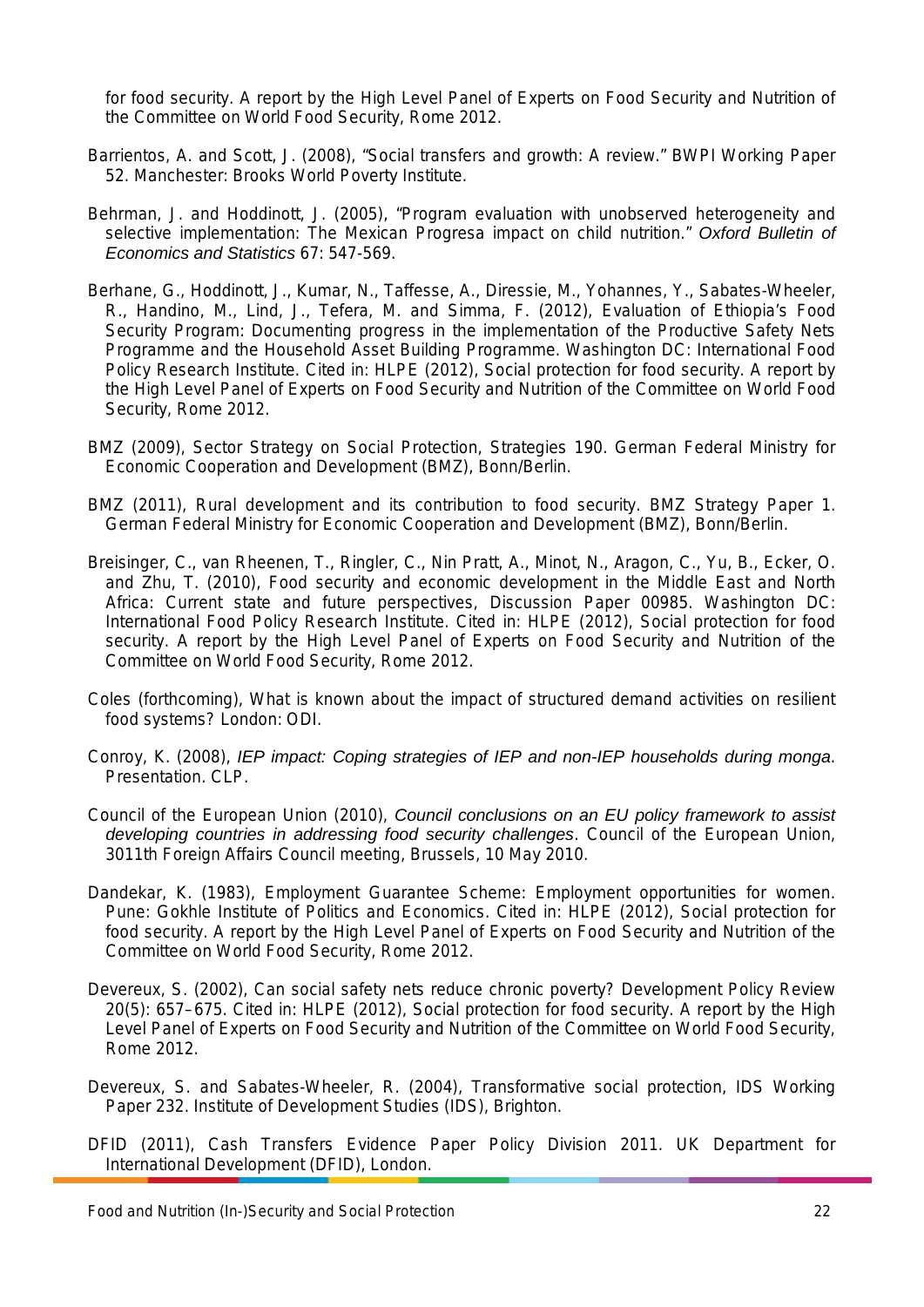- DFID Bangladesh (2006), Challenging the Frontiers of Poverty Reduction: Specially Targeted Ultra Poor Programme, Project Completion Report, September 2006, DFID, Dhaka.
- Dorward, A., Chirwa, E., Boughton, D., Crawford, E., Jayne, T., Slater, R., Kelly, V. and Tsoka, M. (2008). Towards "smart" subsidies in agriculture? Lessons from recent experience in Malawi, ODI Natural Resource Perspectives 116. London: ODI. Cited in: HLPE (2012), Social protection for food security. A report by the High Level Panel of Experts on Food Security and Nutrition of the Committee on World Food Security, Rome 2012.
- Ecker, O. and Breisinger, C. (2012), "The food security system: A new conceptual framework." IFPRI Discussion Paper 01166.
- EPRI (2011), "Designing and implementing social transfer programmes". Cape Town: Economic Policy Research Institute.
- European Commission (2012), Social Protection in European Union Development Cooperation: Communication from the Commission to the European Parliament, the Council, the European Economic and Social Committee and the Committee of the Regions. European Commission, Brussels.
- FAO (1996), Rome Declaration on World Food Security and World Food Summit Plan of Action. FAO, Rome.
- Farrington, J. (2010), "Risk, vulnerability and social protection: Concepts, issues and evidence." *Regional conference on sustainable livelihoods and rural development – "Two decades of impact and learning." 21-23 April 2010, Delhi, India:* DFID.
- Fay, M., Leipziger, D., Wodon, Q. and Yepes, T. (2005), "Achieving child health-related Millennium Development Goals: The role of infrastructure." *World Development* 33(8): 1267-1248.
- Ferguson, H. and Kepe, T. (2011), Smallholder farmer participation in local and regional food aid procurement: Assessing the benefits and challenges in southwestern Uganda. *International Development Planning Review* 33 (IDPR). Cited in: Coles (forthcoming), What is known about the impact of structured demand activities on resilient food systems? London: ODI.

Fiszbein, A. and Schady, N. (2009), Conditional Cash Transfers. Washington, DC: World Bank.

- Fiszbein, A. and Schady, N. (2009), Conditional Cash Transfers: Reducing Present and Future Poverty. A World Bank Policy Research Report. Washington, DC: World Bank.
- Freeland, N. and Cherrier, C. (2012), Social transfers in the fight against hunger: A resource for development practitioners. EuropAid Tools and Methods Series. European Commission.
- Frongillo, E. A. Jr., de Onis, M. and Hanson, K. M. (1997), "Socioeconomic and demographic factors are associated with worldwide patterns of stunting and wasting of children." Journal of Nutrition 127(12): 2302-2309.
- Gertler, P., Martínez, S. and M. Rubio-Codina (2006), "Investing Cash Transfers to Raise Long-Term Living Standards." Policy Research Working Paper 3994. Washington, DC: World Bank.
- Goto, R. and Mascie-Taylor, N. (2010), *CLP Nutrition Surveys – Cross-sectional analysis of Round 4 and Longitudinal analyses in nutritional status over rounds 1 to 4*. Government of Bangladesh, DFID and Maxwell Stamp.

Government of Ireland (2006), White Paper on Irish Aid. Government of Ireland, Dublin.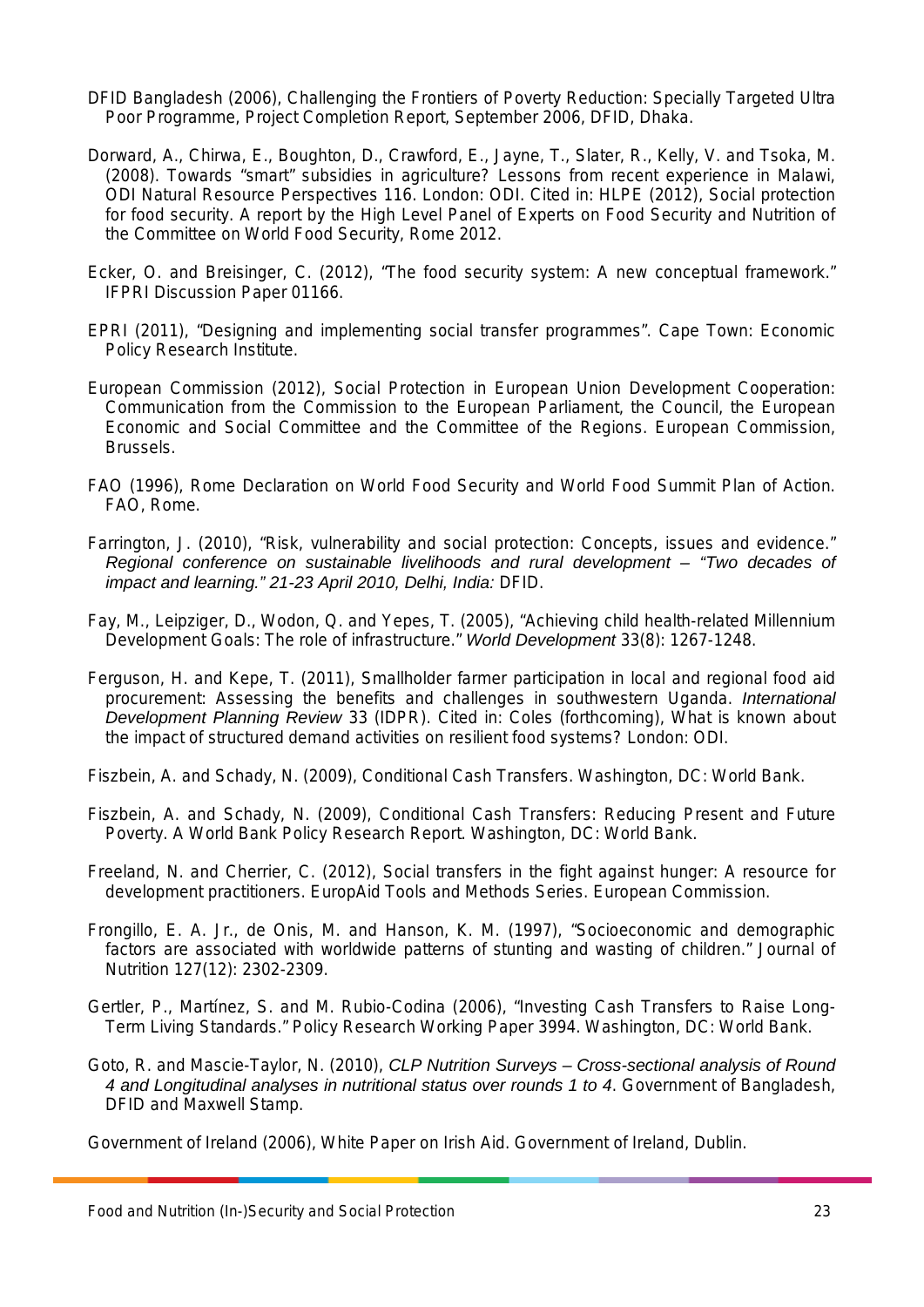- Hagen-Zanker, J. and McCord, A. with Ellis, K., Hedger, E., Moon, S. and R. Singh (2010), Financing Social Protection in the Light of International Spending Targets: A Public Sector Spending Review. ODI Report, London.
- Harrigan, J. (2005), "Food insecurity, poverty and the Malawian Starter Pack: Fresh start or false start?" Paper presented at the Social Protection for Chronic Poverty Conference, Manchester, 23-24 February 2005.
- Hashemi, S. M. and Umaira, W. (2011), "New pathways for the poorest: the graduation model from BRAC." *CSP Research Report 10,* Brighton: IDS.
- HLPE (2012), Social protection for food security. A report by the High Level Panel of Experts on Food Security and Nutrition of the Committee on World Food Security, Rome 2012.
- Hoddinott, J. (2008), Nutrition and Conditional Cash Transfer (CCT) Programs. Unpublished manuscript, International Food Policy Research Institute, Washington, DC. Cited in Fiszbein, A. and Schady, N. (2009), Conditional Cash Transfers: Reducing Present and Future Poverty. A World Bank Policy Research Report. Washington, DC: World Bank.
- Hoddinott, J., Skoufias, E. and Washburn, R. (2000), "The impact of PROGRESA on consumption: A final report." Washington, DC: International Food Policy Research Institute.
- Hulme D. and M. Maitrot (2011), Scaling-up Social Protection in Bangladesh: Building Effective Social Ladders and Safety Nets. UNDP Dhaka October 2011.
- IFAD, FAO and WFP (2012), *The State of Food Insecurity in the World 2012. Economic growth is necessary but not sufficient to accelerate reduction of hunger and malnutrition.* Rome, FAO.
- Jacoby, H. (2002), Is there an intrahousehold 'flypaper effect'? Evidence from a school feeding programme, Economic Journal 112: 196-221. Cited in: HLPE (2012), Social protection for food security. A report by the High Level Panel of Experts on Food Security and Nutrition of the Committee on World Food Security, Rome 2012.
- Jalan, J. and M. Ravallion (2003), "Estimating the benefit incidence of an antipoverty program by propensity-score matching". *Journal of Business & Economic Statistics* 21(1): 19–30. Cited in: McCord A. (forthcoming), Public Works and Resilient Food Systems. London: ODI.
- JICA (2011), Inclusive and Dynamic Development, Annual Report 2011. Japan International Cooperation Agency (JICA), Tokyo.
- Kazianga, H., de Walque, D., and Alderman, H. (2009), Educational and Health Impact of Two School Feeding Schemes: Evidence from a Randomized Trial in Rural Burkina Faso. Working Paper, Washington, DC, The World Bank. Cited in: Coles (forthcoming), What is known about the impact of structured demand activities on resilient food systems? London: ODI.
- Kebede, E. (2006), "Moving from emergency food aid to predictable cash transfers: recent experience in Ethiopia." *Development Policy Review,* 24(5): 579-599.
- Lin, C., Manary, M., Maleta, K., Briend, A. and Ashorn, P. (2008), An energy-dense complementary food is associated with a modest increase in weight gain when compared with a fortified porridge in Malawian children aged 6–18 months, *Journal of Nutrition* 138: 593-598. Cited in: HLPE (2012), Social protection for food security. A report by the High Level Panel of Experts on Food Security and Nutrition of the Committee on World Food Security, Rome 2012.

Lutter, C., Rodrıguez, A., Fuenmayor, G., Avila, L., Sempertegui, F. and Escobar, J. (2008), Growth and micronutrient status in children receiving a fortified complementary food, Journal of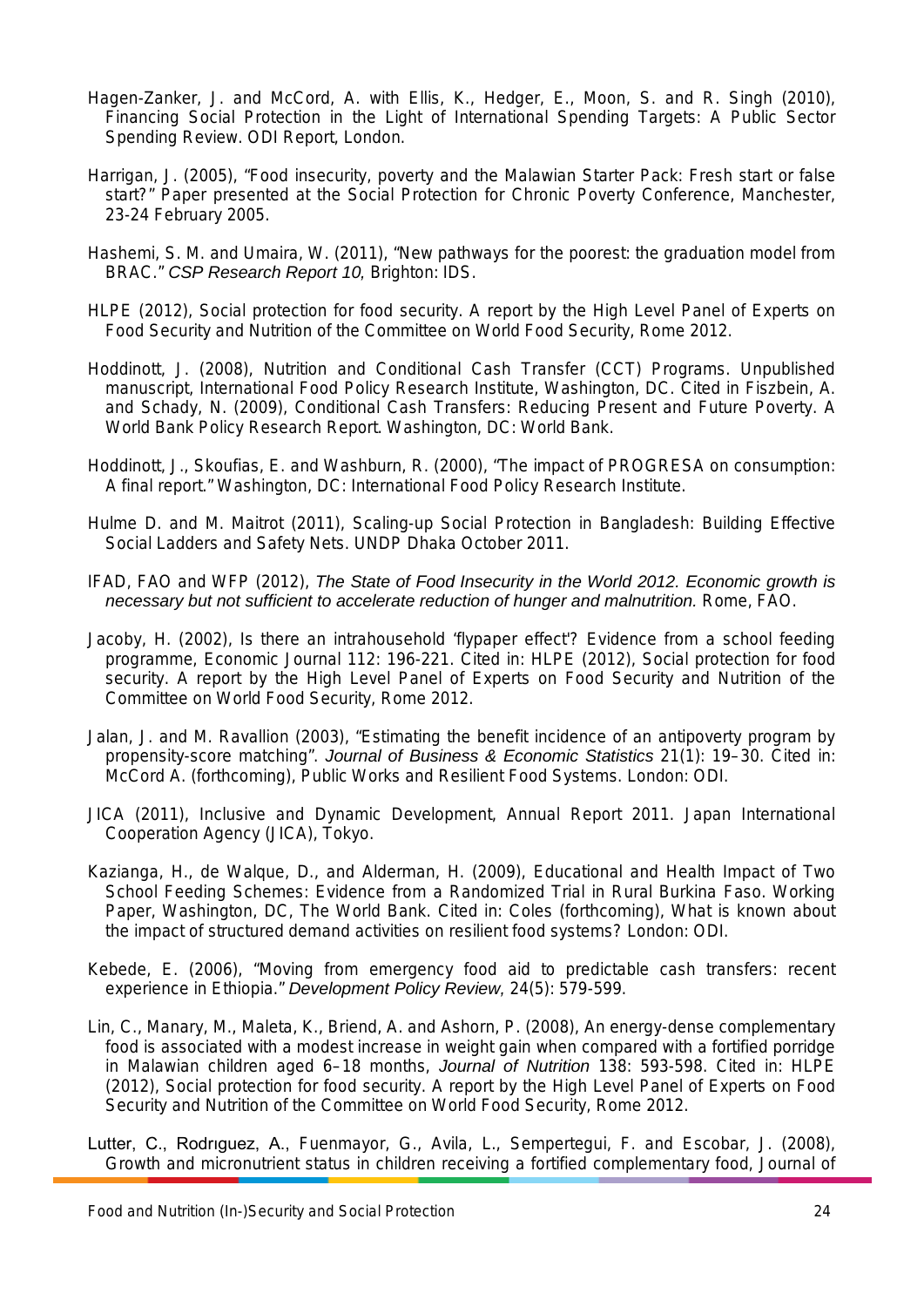Nutrition 138(2): 379-388. Cited in: HLPE (2012), Social protection for food security. A report by the High Level Panel of Experts on Food Security and Nutrition of the Committee on World Food Security, Rome 2012.

- Macours, K., Schady, N. and Vakis, R. (2008), "Cash transfers, behavioral changes, and the cognitive development of young children: evidence from a randomized experiment." Policy Research Working Paper 4759. Washington, DC: World Bank
- Maluccio, J. (2008), "The Impact of Conditional Cash Transfers in Nicaragua on Consumption, Productive Investments, and Labor Allocation." Journal of Development Studies.
- Maluccio, J. A., and Flores, R. (2005), "Impact evaluation of a conditional cash transfer program: The Nicaraguan Red de Protección Social." IFPRI Research Report 141. Washington, DC: International Food Policy Research Institute.
- Maluccio, J., Hoddinott, J., Behrman, J., Martorell, R., Quisumbing, A. and Stein, A. (2009), The impact of nutrition during early childhood on education among Guatemalan adults, Economic Journal 119 (April): 734-763. Cited in: HLPE (2012), Social protection for food security. A report by the High Level Panel of Experts on Food Security and Nutrition of the Committee on World Food Security, Rome 2012.
- Maluccio, J., Murphy, A. and Regalía, F. (2006), Does Supply Matter? Initial Supply Conditions and the Effectiveness of Conditional Cash Transfers for Grade Progression in Nicaragua." Unpublished manuscript, Inter-American Development Bank, Washington, DC. Cited in Fiszbein, A. and Schady, N. (2009), Conditional Cash Transfers: Reducing Present and Future Poverty. A World Bank Policy Research Report. Washington, DC: The World Bank.
- Marks, M. and Vignon, C. (2009), "Char life, livelihoods, and development in floodplain Bangladesh." in Zaman, M., Elahi, K. M. and Khatun, H. (eds.), *Disasters, development and resettlement in Bangladesh: Issues, people and policies* (DRAFT).
- Martinez, S. (2007), "Invertir el Bonosol para aliviar la pobreza: Retornos económicos en los hogares Beneficiaries." in Aponte, G., Jemio, L. C., Laserna, R., Martinez, S., Molina, F., Schulze, E. and Skinner E. (eds.), La Inversión Prudente. Impacto del Bonosol sobre la familia, la equidad social y el crecimiento económico. La Paz, Brazil: Agosto.
- Mascie-Taylor, N. (2010), *Chars Livelihoods Programme: Comparison of the socio-economic characteristics and nutritional status of households recruited in the previous CLP Programme (CLP1) with the newly recruited households in CLP2 (CLP2.1).*
- McCord, A. (2012), Public Works and Social Protection in sub-Saharan Africa: Public Works Work for the Poor? Cape Town/Tokyo: Juta Press/UNU.

McCord, A. (forthcoming), Public Works and Resilient Food Systems. London: ODI.

- Miller, C., Tsoka, M. and Reichert, K. (2011), Impacts on children of cash transfers in Malawi, chapter 6 in Handa, S., Devereux, S and Webb, D. (editors), Social Protection for Africa's Children. London: Routledge. Cited in: HLPE (2012), Social protection for food security. A report by the High Level Panel of Experts on Food Security and Nutrition of the Committee on World Food Security, Rome 2012.
- Ministry of Community Development and Social Services & German Technical Cooperation (MCDSS and GTZ) (2006), Evaluation report: Kalomo Social Cash Transfer Scheme. Lusaka: MCDSS.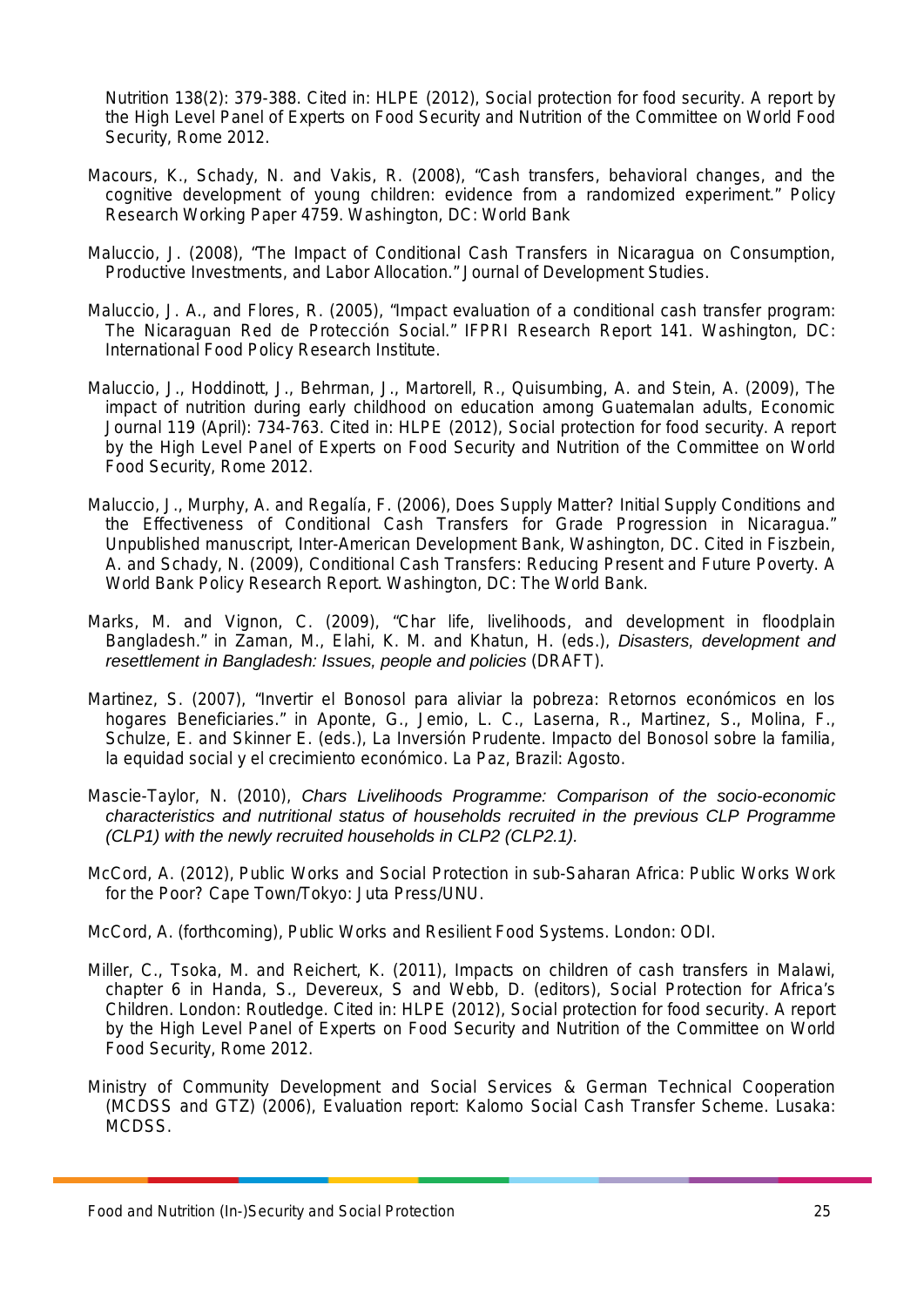- Minot, N. and Benson, T. (2009), Fertilizer subsidies in Africa, Issue Brief 60. Washington DC: International Food Policy Research Institute. Cited in: HLPE (2012), Social protection for food security. A report by the High Level Panel of Experts on Food Security and Nutrition of the Committee on World Food Security, Rome 2012.
- Neufeld, L., Sotres Alvarez, D., Gertler, P., Tolentino Mayo, L., Jimanez Ruiz, J., Fernald, L., Villalpando, S., Shamah, T. and Rivera Dommarco, J. (2005), "Impacto de Oportunidades en el Crecimiento y Estado Nutricional de Niños en Zonas Rurales." In *Evaluación Externa de Impacto del Programa Oportunidades 2004: Alimentación*, ed. Bernardo Hernández Prado and Mauricio Hernández Ávila. Cuernavaca, Morales, México: Instituto Nacional de Salud Pública.
- ODI (Overseas Development Institute) (2005), Harmonisation and Alignment in Fragile States. DAC Learning and Advisory Process on Difficult Partnerships. Senior-level Forum on Development Effectiveness in Fragile States, London, United Kingdom, 13–14 January 2005
- Otsuki, K. and Arce, A. (2007), Brazil: A desk review of the National School Feeding Programme, mimeo. Wageningen: Department of Social Sciences, Wageningen University. Cited in: HLPE (2012), Social protection for food security. A report by the High Level Panel of Experts on Food Security and Nutrition of the Committee on World Food Security, Rome 2012.
- Pinstrup-Andersen, P. (1988), Food subsidies in developing countries: Costs, benefits and policy options. Baltimore: Johns Hopkins University Press. Cited in: HLPE (2012), Social protection for food security. A report by the High Level Panel of Experts on Food Security and Nutrition of the Committee on World Food Security, Rome 2012.
- Pinstrup-Andersen, P. (2009), "Food security: Definition and measurement." Food Security 1(1): 5- 7.
- Rabbani, M., Prakash, V. A., and Sulaiman, M. (2006), "Impact assessment of CFPR/TUP: A descriptive analysis based on 2002-2005 panel data." *CFPR/TUP Working Paper Series* 12. Dhaka: BRAC.
- Rao, C., Ray, S. and Subbarao, K. (1988), Unstable agriculture and droughts: Implications for policy. Delhi: Vikas. Cited in: HLPE (2012), Social protection for food security. A report by the High Level Panel of Experts on Food Security and Nutrition of the Committee on World Food Security, Rome 2012.
- Reid, P. (2010), "Land-based productivity; impact and learning from DFID projects." *Regional conference on sustainable livelihoods and rural development – "Two decades of impact and learning." 21-23 April 2010, Delhi, India:* DFID.
- Rivera, J. A., Sotres-Álvarez, D., Habicht, J.-P., Shamah, T. and Villalpando, S. (2004), "Impact of the Mexican program for education, health, and nutrition (PROGRESA) on rates of growth and anemia in infants and young children: A randomized effectiveness study." Journal of the American Medical Association 291(21): 2563–70.
- Ruel, M., Menon, P., Habicht, J-P., Loechl, C., Bergeron, G., Pelto, G., Arimond, M., Maluccio, J., Michaud, L. and Hankebo, B. (2008), Age-based preventive targeting of food assistance and behaviour change and communication for reduction of childhood undernutrition in Haiti: A cluster randomised trial, The Lancet 371: 588-595. Cited in: HLPE (2012), Social protection for food security. A report by the High Level Panel of Experts on Food Security and Nutrition of the Committee on World Food Security, Rome 2012.
- Sadoulet, E., de Janvry, A. and Davis, B. (2001), "Cash transfers programs with income multipliers: Procampo in Mexico." FCND Discussion Paper 99.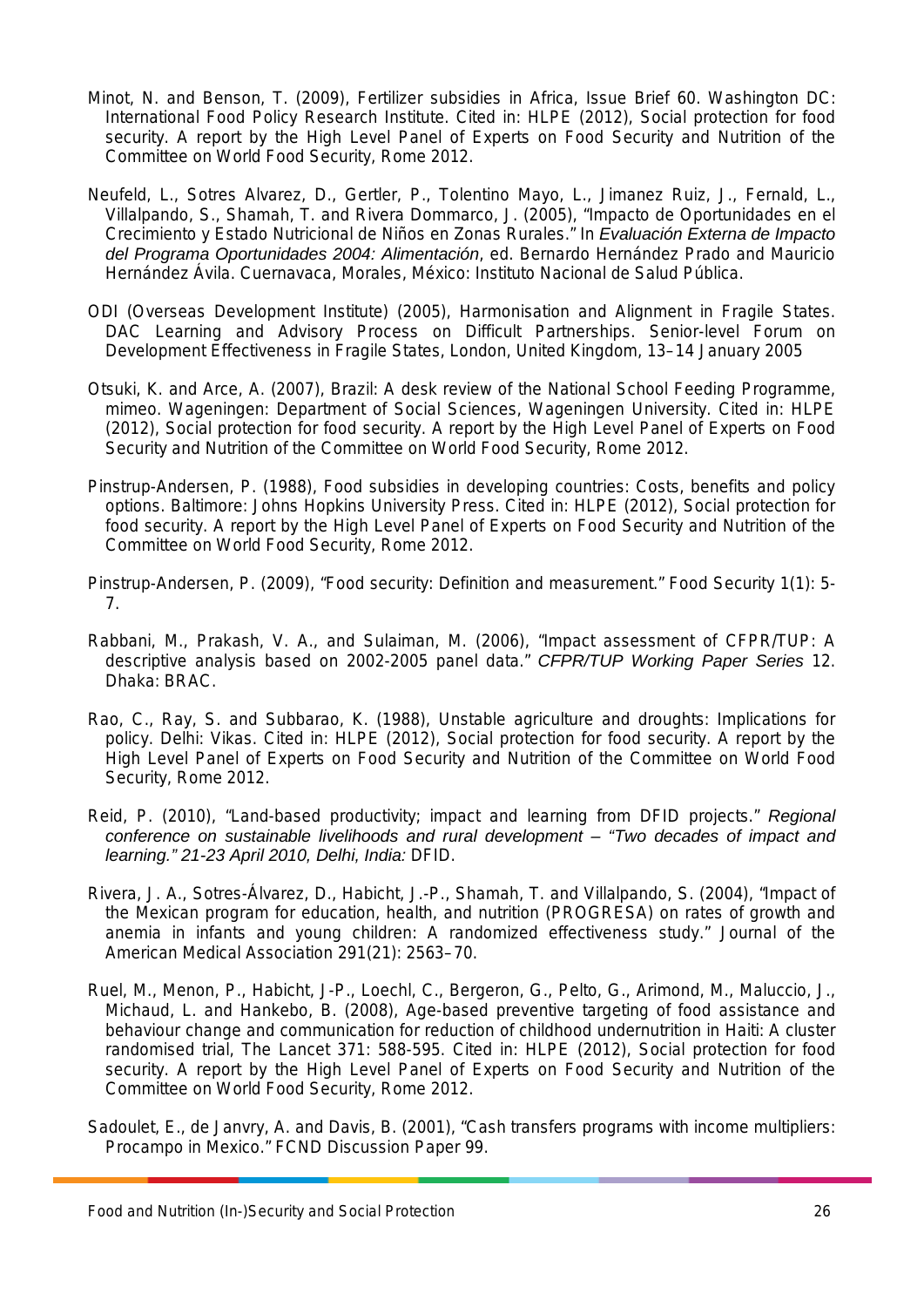- Samson, M. et al. (2007), The social and economic impact of cash transfers. Economic Policy Research Institute, Commissioned for DFID.
- Schroeder, D., Martorell, R., Rivera, J., Ruel, M. and Habicht, J-P. (1995), Age differences in the impact of nutritional supplementation on growth, Journal of Nutrition 125(4S): 1051S–1059S. Cited in: HLPE (2012), Social protection for food security. A report by the High Level Panel of Experts on Food Security and Nutrition of the Committee on World Food Security, Rome 2012.
- Sguassero, Y., de Onis, M. and Carroli, G. (2005), Community‐based supplementary feeding for promoting the growth of young children in developing countries, Cochrane Database of Systematic Reviews 2005, Issue 4. Art. No.: CD005039. DOI: 10.1002/14651858.CD005039.pub2. Cited in: HLPE (2012), Social protection for food security. A report by the High Level Panel of Experts on Food Security and Nutrition of the Committee on World Food Security, Rome 2012.
- Smith, L. C., Ruel, M. T. and Ndiaye, A. (2005), "Why is child malnutrition lower in urban than in rural areas? Evidence from 36 developing countries." World Development 33(8): 1285-1305.
- Sumberg, J. and Sabates-Wheeler, R. (2010), Linking Agricultural Development to School Feeding. Working paper. Brighton, Institute of Development Studies.
- USDA (2009), The Use of Local and Regional Procurement in Meeting the Food Needs of Those Affected by Disasters and Food Crises. Washington, DC, United States Department of Agriculture. Cited in: Coles (forthcoming), What is known about the impact of structured demand activities on resilient food systems? London: ODI.
- Vincent, K. and Cull, T. (2009), Impacts of social cash transfers: case study evidence across southern Africa. Instituto de Estudos Sociais e Económicos.
- Webb, P. (1995), Employment programs for food security in rural and urban Africa: Experiences in Niger and Zimbabwe, chapter 7 in von Braun, J. (editor) Employment for Poverty Reduction and Food Security. Washington DC: International Food Policy Research Institute. Cited in: HLPE (2012), Social protection for food security. A report by the High Level Panel of Experts on Food Security and Nutrition of the Committee on World Food Security, Rome 2012.
- WFP (2012), 'Update of WFP's safety nets policy: Consultation Document': World Food Programme, Rome.
- World Bank (2012), Resilience, Equity and Opportunity, The World Bank 2012-2022 Social Protection And Labor Strategy. Washington, DC: The World Bank.
- World Summit on Food Security (2012), Declaration of the World Summit on Food Security, Rome 16-18 November 2009.
- Yablonski, J. and O'Donnell, M. (2009), Lasting benefits: the role of cash transfers in tackling child mortality. London: Save the Children.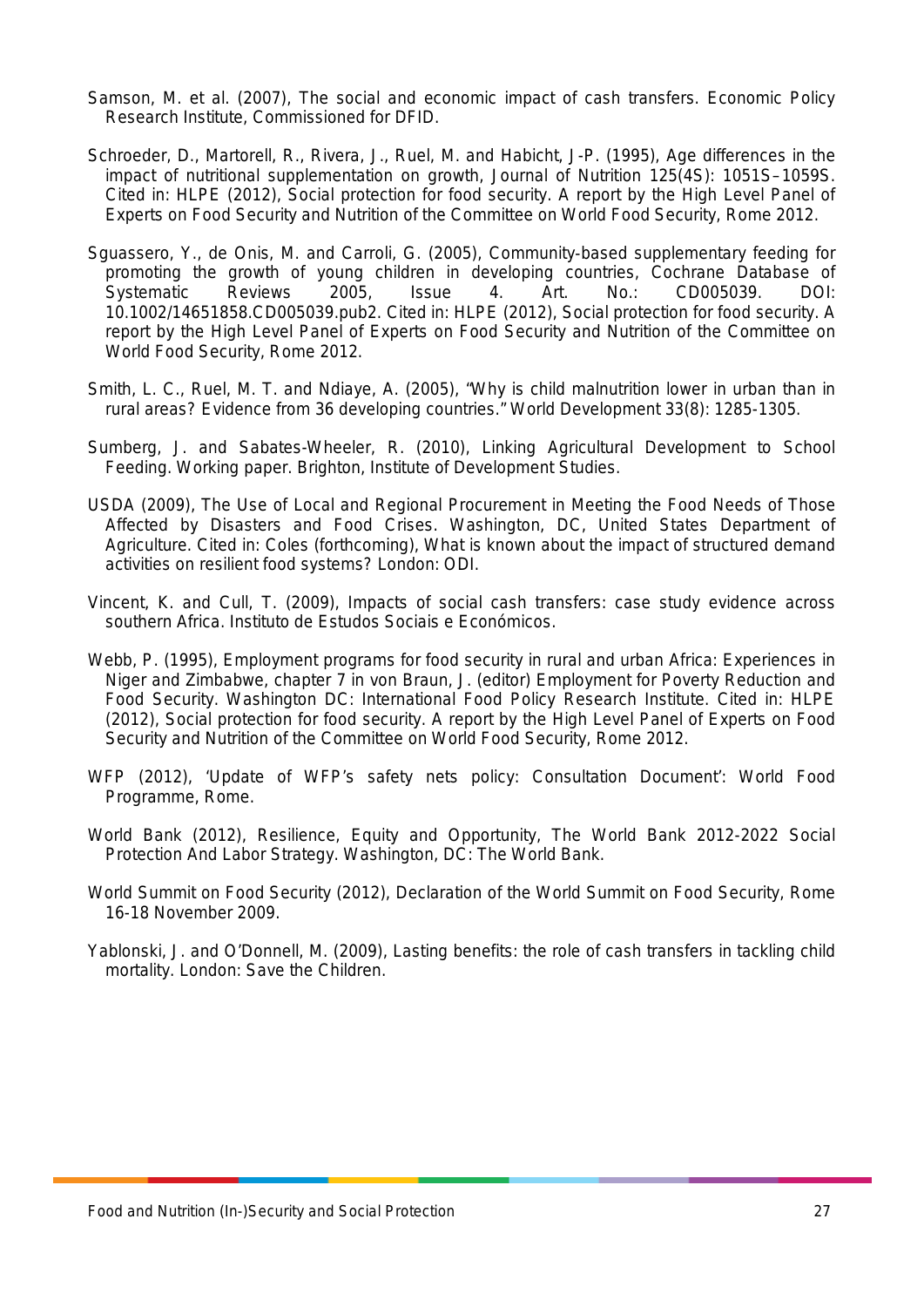## **Annex 1. Agency linkages between social protection and food security**

## **Table 1. Bilateral and multilateral agency and IFI linkages between social protection and food security**

<span id="page-29-1"></span><span id="page-29-0"></span>

|        | How is the linkage between social protection and food security<br>articulated?                                                                                                                                                                                                                                                                                                                                                                                                                                                                                                                                                                                                                                                                                                                                                                                                                                                                                       | How does this articulation of linkages translate into<br>programming?                                                                                                                                                                                                                                                                                                                                                                                                                                                                                                                                                                                                                                                                                                 |
|--------|----------------------------------------------------------------------------------------------------------------------------------------------------------------------------------------------------------------------------------------------------------------------------------------------------------------------------------------------------------------------------------------------------------------------------------------------------------------------------------------------------------------------------------------------------------------------------------------------------------------------------------------------------------------------------------------------------------------------------------------------------------------------------------------------------------------------------------------------------------------------------------------------------------------------------------------------------------------------|-----------------------------------------------------------------------------------------------------------------------------------------------------------------------------------------------------------------------------------------------------------------------------------------------------------------------------------------------------------------------------------------------------------------------------------------------------------------------------------------------------------------------------------------------------------------------------------------------------------------------------------------------------------------------------------------------------------------------------------------------------------------------|
|        |                                                                                                                                                                                                                                                                                                                                                                                                                                                                                                                                                                                                                                                                                                                                                                                                                                                                                                                                                                      |                                                                                                                                                                                                                                                                                                                                                                                                                                                                                                                                                                                                                                                                                                                                                                       |
| AusAID | AusAID's approach to social protection is heavily embedded in food security objectives.<br>Improving food and nutrition security is one of three pillars in its social protection<br>framework. The other two are reducing the financial barriers to accessing education<br>and health services. Because AusAID has strong bilateral aid arrangements with a<br>number of MICs, the focus on food security is as much on improving nutrition as it is on<br>meeting basic calorific requirements. In AusAID's broader rural development strategy,<br>social protection is one of three pillars, alongside agricultural research and improving<br>rural and agricultural markets.                                                                                                                                                                                                                                                                                     | AusAID programming largely reflects the three pillars of its framework.<br>The main contrast for AusAID is geographic. In Southeast Asia and the<br>Pacific, most programming (in particular in MICs) focuses on tackling<br>financial barriers to education and health service access. Examples<br>include support to CCTs in Indonesia and the Philippines, and<br>programmes to subsidise transport to enhance access to education in Fiji.<br>In South Asia and Africa, the focus is more directly on tackling food<br>insecurity by maintaining consumption and supporting productive<br>capacity. Examples of the latter include investments in the CLP in<br>Bangladesh, the PRP in Zimbabwe and inputs to the Hunger Safety Net<br>Programme (HSNP) in Kenya. |
| DEID   | DFID finds that cash transfers specifically (rather than social protection more broadly)<br>lead to three specific outcomes: better education status; better health status; and<br>better food security and nutrition. The most recent policy-type documents from DFID<br>are relatively old. In its Agriculture Policy Paper (2005), the focus is on ensuring that<br>social protection programmes are complementary to growth in agriculture: as well as<br>providing basic consumption support, they should also support investments in<br>productive activities and use instruments such as cash to stimulate rather than disrupt<br>local markets.                                                                                                                                                                                                                                                                                                              | Food security is a major objective of DFID social protection programming:<br>E.g. CLP in Bangladesh, Ethiopia's PSNP; Kenya's HSNP; Ghana's LEAP;<br>Uganda's ESP; Zimbabwe's PRP.                                                                                                                                                                                                                                                                                                                                                                                                                                                                                                                                                                                    |
| 긊      | The EU communication on Social Protection in European Union Development<br>Co-operation focuses on the role of social protection in contributing to inclusive<br>growth. Social protection sits within a thematic group including employment and social<br>inclusion, and activities appear to be focused on labour-related risks. Food security is<br>not mentioned explicitly or directly, although there are frequent mentions of the role<br>of social protection in contributing to poverty reduction and supporting households in<br>the face of global food price shocks. The EU aligns itself strongly with the ILO's Social<br>Protection Floor. Rural development policy in developing countries is focused on<br>broad-based economic market and development and rural non-farm activities,<br>equitable and secure land access, and agricultural research, while social protection<br>plays only a small role under "addressing risk and vulnerability". | The latest policy statements from the EU on social protection do not<br>prioritise particular instruments. Activities are heavily focused on<br>supporting the establishment of national systems rather than funding or<br>support for specific instruments.                                                                                                                                                                                                                                                                                                                                                                                                                                                                                                          |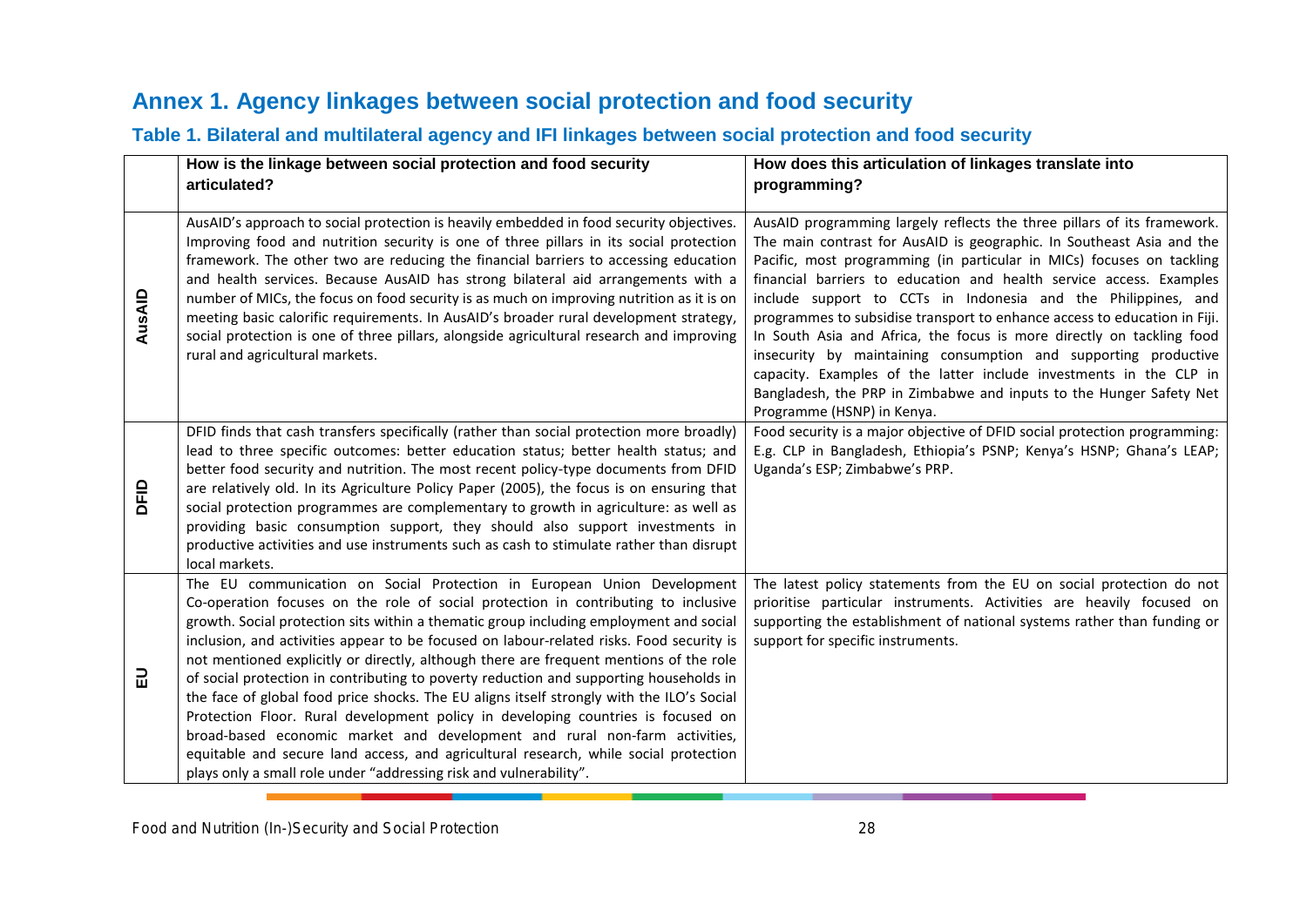|                | There is no explicit policy statement on social protection by the FAO. Much of its work<br>on social protection follows a research and evidence-building agenda, particular in | FAO is not a grant or transfer-making agency in relation to social<br>protection and food security, though it does provide critical support to |
|----------------|--------------------------------------------------------------------------------------------------------------------------------------------------------------------------------|------------------------------------------------------------------------------------------------------------------------------------------------|
| FAO            | relation to agricultural growth. FAO does work on inputs transfers and subsidies, but                                                                                          | safety-net systems for food security, for example through Crop Food                                                                            |
|                | this is largely in relation to increasing agricultural productivity or livelihoods recovery                                                                                    | Security and Assessment Missions (CFSAMs) at national level and other                                                                          |
|                | and not in relation to social protection.                                                                                                                                      | critical monitoring and vulnerability mapping activities.                                                                                      |
|                | In its formal documentation, for example GIZ's Sector Strategy on Social Protection,                                                                                           | GIZ's core social protection outlined in its sector strategy is diverse: social                                                                |
|                | the focus is on rights, tackling life-cycle risks (including chronic illness), investing in the                                                                                | health protection, old-age security, persons with disabilities, protection                                                                     |
|                | health and education of household members and using social protection to contribute                                                                                            | against natural disasters and crop failure risks, social policy, systemic                                                                      |
|                | to social justice and help to maintain stability and peace. Food security is mentioned                                                                                         | advice, micro-insurance and basic social protection programming. Some                                                                          |
|                | only once, although protecting people in the rural sector is acknowledged (for example                                                                                         | operations do make transfers to food insecure people, though the links to                                                                      |
|                | the need to protect households against crop failure) but these connections (in formal                                                                                          | food security are not made explicitly in programming summaries. Other                                                                          |
| GIZ            | documentation at least) are implicit rather than explicit.                                                                                                                     | operations are at a different level, for example those that seek to                                                                            |
|                |                                                                                                                                                                                | improve the fiscal, legal and institutional frameworks and coherent                                                                            |
|                | In GIZ's rural development strategy, the focus of social security is articulated as a                                                                                          | design of comprehensive social protection programmes. The KfW                                                                                  |
|                | combination of enhancing access to other social services and access to food: "Social                                                                                           | development bank also provides support to a number of cash transfer                                                                            |
|                | security systems  can ensure not only access to health facilities but also access to                                                                                           | programmes, including the Malawi Social Cash Transfer Programme.                                                                               |
|                | food." The focus is on social transfers, community-based insurance and school feeding                                                                                          |                                                                                                                                                |
|                | programmes.                                                                                                                                                                    |                                                                                                                                                |
|                | The main focus of ILO's social protection work is the promotion of a minimum                                                                                                   | ILO's social protection work sits within the social security department and                                                                    |
|                | guarantee through the social protection floor. The social protection floor is heavily                                                                                          | is mainly focused on technical co-operation for policy analysis and design.                                                                    |
|                | focused on life-cycle/idiosyncratic risks and wider access to services. There is little                                                                                        | Globally, it works to secure international agreements on social protection                                                                     |
| $\overline{a}$ | focus on transient food security issues and shocks that might be covariant. The social                                                                                         | approaches and spending. In recent years, a major focus of its analysis in                                                                     |
|                | protection floor does promote employment insurance or guarantees, but this is not                                                                                              | developing countries has been the completion of social protection                                                                              |
|                | specifically focused on food security.                                                                                                                                         | expenditure and performance reviews.                                                                                                           |
|                | Irish Aid's white paper (2006) embeds social protection within its humanitarian and                                                                                            | Examples of programming include supporting Malawi's Agricultural                                                                               |
|                | food security themes, and maintains strong links to agriculture and rural development.                                                                                         | Inputs Supply Programme, which suggests that Irish Aid views agricultural                                                                      |
|                | Social protection is viewed as a key component of Disaster Risk Reduction, and much                                                                                            | inputs transfers or subsidies as overlapping with social protection                                                                            |
| Irish Aid      | programming focuses on directly tackling food insecurity. At a strategic level, the                                                                                            | programmes. At the same time, it does engage with broader national                                                                             |
|                | agency is committed to providing social protection and building productive capacity,                                                                                           | social protection strategy processes, for example in Mozambique, where                                                                         |
|                | but it seeks to build productive capacity in ways rather different from the World Bank.                                                                                        | its focus is on support to vulnerable children.                                                                                                |
|                | Social protection and food security are relatively distinct components of Japan                                                                                                | Activities to tackle food insecurity are focused on: <i>i)</i> sustainable                                                                     |
|                | International Co-operation Agency (JICA) programming. Its approach to social                                                                                                   | agricultural production, ii) stable food supply, and iii) promoting vitality in                                                                |
| AJIC           | protection is aligned with a social security approach, with a focus on two elements:                                                                                           | rural areas. Activities under social security have the potential to have                                                                       |
|                | social insurance and social welfare. Food security is the overarching narrative for work                                                                                       | indirect impact on food security, for example medical insurance and                                                                            |
|                | on agriculture and rural development, and few linkages are made between the two.                                                                                               | pensions, and programmes to support the elderly, children and mothers.                                                                         |
|                |                                                                                                                                                                                |                                                                                                                                                |
|                |                                                                                                                                                                                |                                                                                                                                                |
|                |                                                                                                                                                                                |                                                                                                                                                |
|                | Food and Nutrition (In-)Security and Social Protection                                                                                                                         | 29                                                                                                                                             |